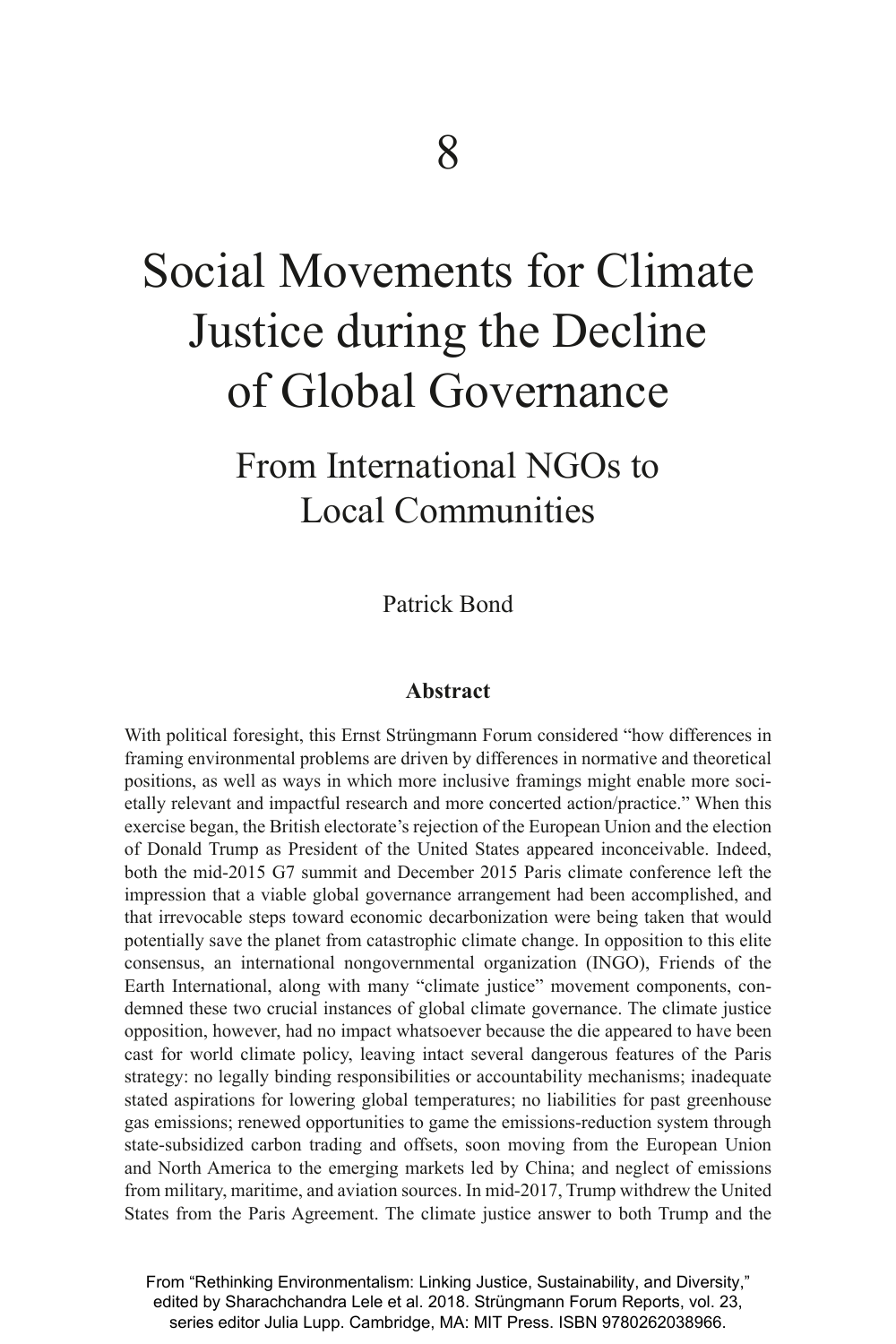top-down policy regime—one overwhelmingly favorable to the United States, from where the strategy emanated—appears to be twofold: an intensification of bottom-up strategies that aim to weaken the state of greenhouse-gas emissions and corporate targets through both direct action (disruptions) and financial divestment. Given that the Paris deal is now in question due to Trump's promise to abrogate U.S. participation in the overarching United Nations Framework Convention on Climate Change (UN-FCCC), the climate justice strategy appears prescient: to undo the damage at local and national scales. As the forces of "extractivism" (especially petroleum and coal mining) are empowered again by Trump, there may be merit to climate justice activists utilizing one of the framing narratives of a "neoliberal nature": natural capital accounting (so as to argue that net losses make fossil fuel extraction economically irrational). For the foreseeable future, the global balance of forces appears extremely adverse—especially with the rise of rightwing populism and the decline of the Latin American center-left regimes—and no system-saving change appears possible at that scale. This could permit a decisive shift of orientation by INGOs toward the climate justice approach, especially because of the potential for unity against Trump at sites like Standing Rock. Evidence of this can be found in how Greenpeace and 350.org have taken up direct action and divestment strategies, respectively, to address climate change and related ecosystem breakdowns effectively and fairly during this rapidly closing window.

# **Introduction**

We're going to rescind all the job-destroying Obama executive actions including the Climate Action Plan....We're going to save the coal industry [and] Keystone Pipeline. We're going to lift moratoriums on energy production in federal areas. We're going to revoke policies that impose unwarranted restrictions on new drilling technologies....We're going to cancel the Paris Climate Agreement and stop all payments of U.S. tax dollars to UN global warming programs. —Donald Trump (2016)

We are the poor cousins of the global jet set. We exist to challenge the status quo, but we trade in incremental change. Our actions are clearly not sufficient to address the mounting anger and demand for systemic political and economic transformation that we see in cities and communities around the world every day. — Dhananjayan Sriskandarajah et al. (CIVICUS 2014)

Is the die cast, must at this one throw all thou hast gained be lost? The Worlds a Lott'ry; He that drawes may win; Who nothing ventur's, looks for nothing — Sir Thomas Herbert (1634)

Ālea *iacta est*. On January 10, 49 BC, as he crossed the Rubicon River in Italy, Julius Caesar spoke of casting the die (rolling the dice) in a gamble that could not be reversed. That day he took a crucial step toward conquering Rome, an act that would leave the world changed forever.

By 2015, the importance of addressing climate change was so clear that the same metaphor was invoked in the World Bank's *Turn Down the Heat* series: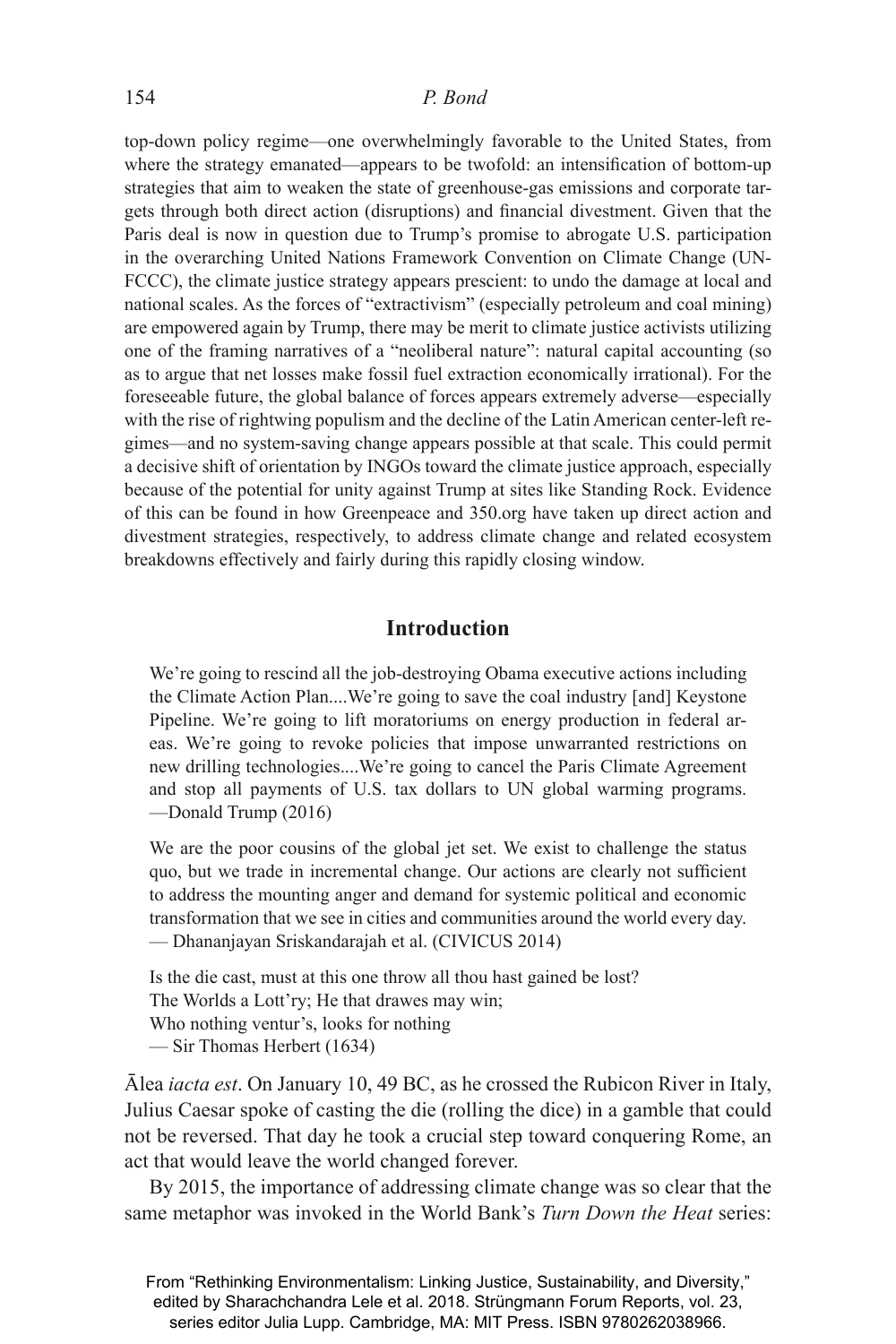"The die is cast. If we do not act now, rising temperatures will endanger crops, freshwater reserves, energy security, and even our health."

The following year, the presidency of Donald Trump and the British electorate's rejection of the European Union appear to have cast the die for the demise of global governance, especially in relation to climate policy. With that comes the likelihood of runaway climate change. The political turn of 2016 sets the stage not only for similar right-wing populist movements gathering pace in other European countries, joining dangerous authoritarian leaders in Turkey and the Philippines, but also an excuse for worsening pollution from the Brazil, Russia, India, China, and South Africa (BRICS) bloc.

What can be done? Is the new political situation appropriate for renewed attention to social-movement resistance, especially in the form of climate justice?

After all, the elite strategy associated with climate policy gambles at the June 2015 G7 summit hosted by Angela Merkel in Elmau and, six months later in Paris, at the United Nations Framework Convention on Climate Change (UNFCCC) would, like Caesar, change the world. This, however, was not due to decisive action, but rather *the opposite*: failure to grapple with climate change as an existential crisis for humanity (Bond 2016). In both sites, the assembled world leaders' economic, geopolitical, technical, ideological, and media powers were dedicated to what they presumed was an irreversible, logical proposition: marginal, market-driven changes augmented by a slight degree of state regulatory assistance will decarbonize the world's energy, land-transport, and production systems as well as protect forests. (No one would deny that nothing of substance was offered at either summit to reduce climate change caused by air transport, shipping, the military, corporate agriculture, overconsumption, and methane-intensive disposal sources.) The self-confidence of those signing the Paris Climate Agreement was a reflection of how far from reality global climate governance had roamed, and how quickly they would be given an unprecedented reality check.

The flaws in the elites' logic would lead to two reactions: (a) an initial leftist critique of the Paris Agreement's reliance upon capitalism's self-correction mechanisms, and hence the downplaying of climate justice; (b) a revival of climate change denial along with the rise of extreme petro-military complex power within the country most guilty of historic greenhouse gas pollution. Ironically, the United States is itself extremely divided as evident from its last presidential election: Trump won the presidency via electoral college, based on ca. 55,000 voters from four "swing states." He lost, however, the popular vote by ca. three million votes, out of the 130 million votes cast. The same month, a poll by Yale and George Mason universities (Leiserowitz et al. 2017) found that 69% of U.S. registered voters endorsed the Paris Agreement (only 13% were opposed) and 78% supported taxes or regulations against greenhouse gas emissions (with 10% opposed). Thus, the grassroots will for "climate action"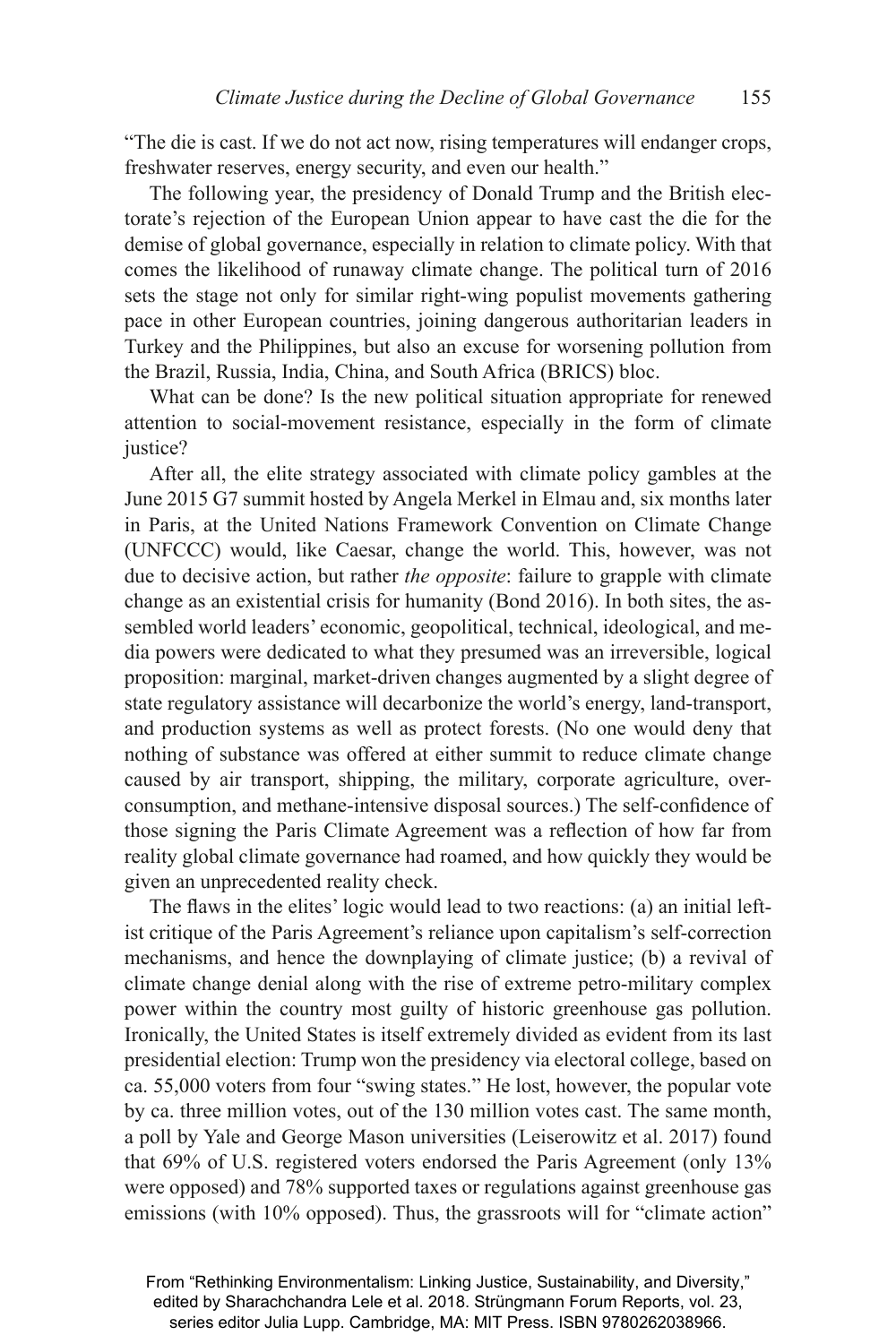was in place, even though it was not evident in presidential or congressional leadership.

Regardless of Trump's impact, global climate policy as determined in 2015 had become a very risky toss indeed. Starting at Copenhagen's 15th UNFCCC Conference of the Parties (COP) in 2009, the U.S. State Department's chief climate negotiator, Todd Stern, successfully drove the UN negotiations away from the four essential principles required in a future global governance regime to achieve climate justice (Bond 2012b):

- 1. Ensure emissions-cut commitments are sufficient to halt runaway climate change.
- 2. Make the cuts legally binding with accountability mechanisms.
- 3. Distribute the burden of cuts fairly based on responsibility for causing the crisis.
- 4. Offer adequate financial compensation to repair weather-related "loss" and damage" that occur directly because of that historic liability.

The Elmau goal was for "net zero carbon emissions" by 2100—50 years too late*—*and instead of full decarbonization, the G7 endorsed "net" strategies; these are based not on direct cuts but instead on offsets, emissions trading, reducing emissions through deforestation and forest degradation (REDD), and carbon sequestration (Reyes 2015). As for the rest of the world, including the high-pollution emerging markets (especially the BRICS), the so-called "bottom-up" pledge-and-review strategy that Stern imposed in Copenhagen was once again endorsed by the major new emitters. Six months after Elmau, at COP21, the "Intended Nationally Determined Contributions" (i.e., *voluntary* pledged cuts) agreed upon by Paris signatories were so low that even if achieved, they would collectively raise the temperature goal set for 2100 more than 3 degrees Celsius, thus catalyzing runaway climate change (Bond 2016).

Given the extreme dangers to civilization and Earth's species inherent in Trump's regressive stance and the Paris and Elmau gambles, the role of a civil society countermovement is vital and must prevail against both climate change denial and the Paris climate policy within the next decade at the latest. But how is this countermovement to emerge?

This chapter assesses the differences between two major civil society forces within climate activism, whose divergences are continually reproduced in global and local settings: (a) international nongovernmental organizations (INGOs), which are part of the global governance regime, and (b) grassroots climate justice activists. Currently, both appear united against Trump's threat, but the more durable divisions between the market-oriented climate politics favored by INGOs and the need for direct, democratic intervention posited by climate justice activists will determine the viability of life on Earth.

The critical question is whether either or both forces will be able to muster the oppositional power necessary to reverse Trump's petro-military politics and the "marketization" of climate policy. Can *global* civil society generate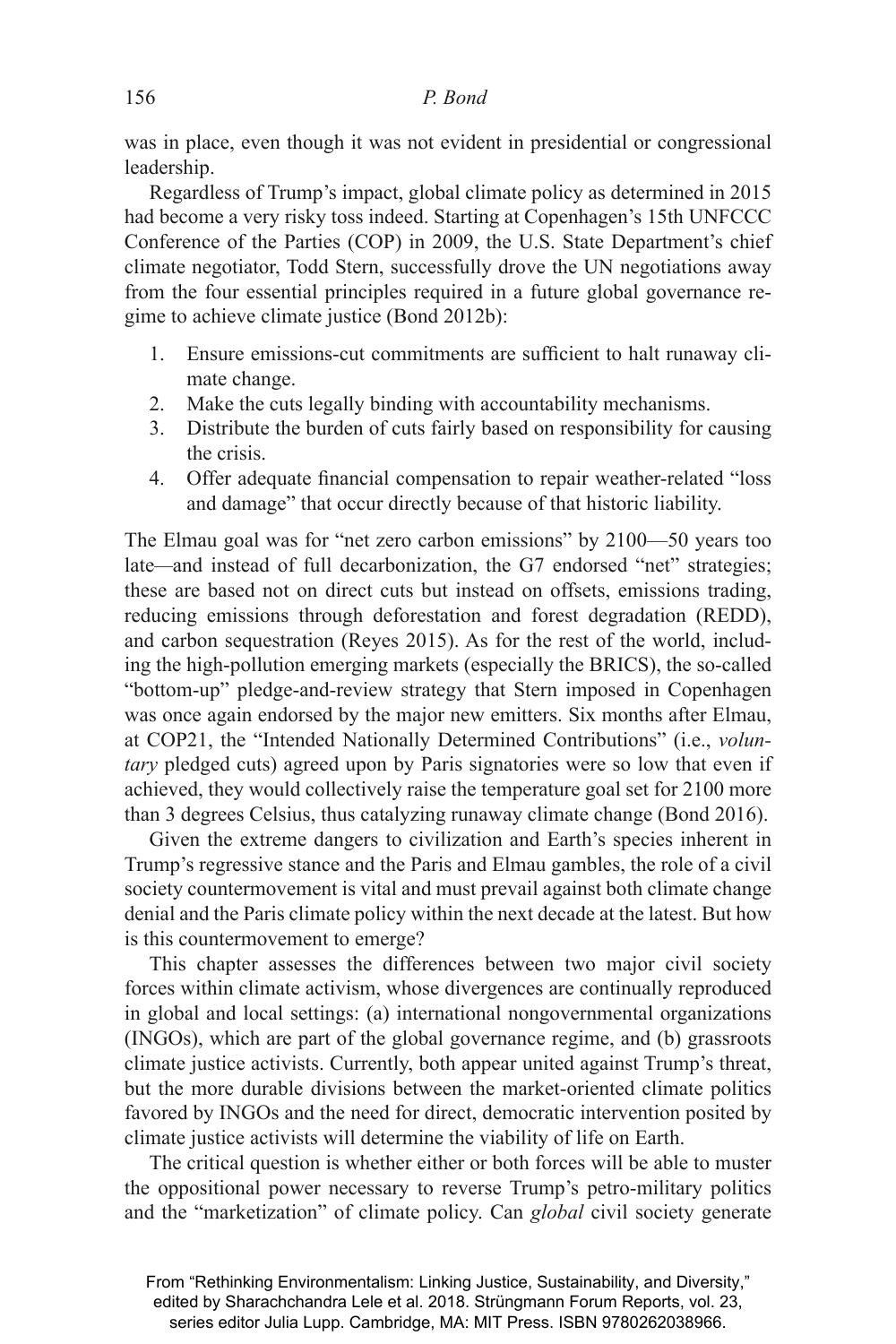the countermovement required? If not, both the Trump withdrawal from climate governance and the gambles made in Elmau and Paris will likely result in an ecological catastrophe, whether because of climate change denialism or because world elites anticipate that corporate self-survival mechanisms will kick in. As scientists point out, however, the lag times from greenhouse gas emissions mean that market reactions will be too little, too late.

How might INGOs, climate justice activists, or some combination move the world economy and society off the current trajectory? As shown below, civil society forces currently appear bogged down in an interminable conflict over principles, analysis, strategies, tactics, and alliances (the "pasta" problem). The former include the most active Climate Action Network (CAN) members— Worldwide Fund for Nature (WWF) and Greenpeace—but also a notable self-exiled group from CAN, the environmental justice movement Friends of the Earth International (FOEI), which typically allies closely with grassroots movements. The INGOs, even Greenpeace, are much more open to alliances with politicians and, in some cases, corporations and green business federations. To complicate matters, the leaders of CAN's U.S. chapter have embraced climate justice with gusto. The two most savvy INGOs, 350.org and Avaaz, have become known largely through highly creative social media campaigns, and some provide well-recognized, visionary leadership: Bill McKibben from 350.org, Kumi Naidoo from Greenpeace International (2009–2015), and Annie Leonard from Greenpeace U.S.A. Annie Leonard, for example, has probably been the most impactful in combining anti-racist and labor networks with climate justice.

By contrast, climate justice groups are committed to global critique while providing essentially local-level solutions, from militant strategies to "direct action" tactics described as "Blockadia" by their best-known proponent, Klein. To the extent that they tackle corporate power at its financial Achilles' heel, they support the divestment strategy catalyzed by 350.org. Their strength, however, especially in the wake of Paris, is in the use of a disruptive repertoire to defend land, water, and air against polluters. The peak moment of Blockadia was probably the Standing Rock defense of North Dakota "Treaty Land" and water, which the Dakota people had won generations ago and yet was threatened by the Dakota Access Pipe Line (DAPL). By late 2016, opposition to DAPL was formidable and the Obama regime backed down. In February 2017, however, DAPL opponents were routed by the Trump regime and forced to leave the land.

Blockadia activists (depending upon circumstances) point out how the success of their local battles against oil, gas, coal, and major greenhouse gas emitters also benefits humankind and the planet. But the local climate activist movement is so broad—as witnessed in the diversity of signs that appeared at the 400,000-strong New York Peoples March on Climate in September 2014 that all manner of interventions qualify as climate activism. Klein (2014) is correct that "this changes everything."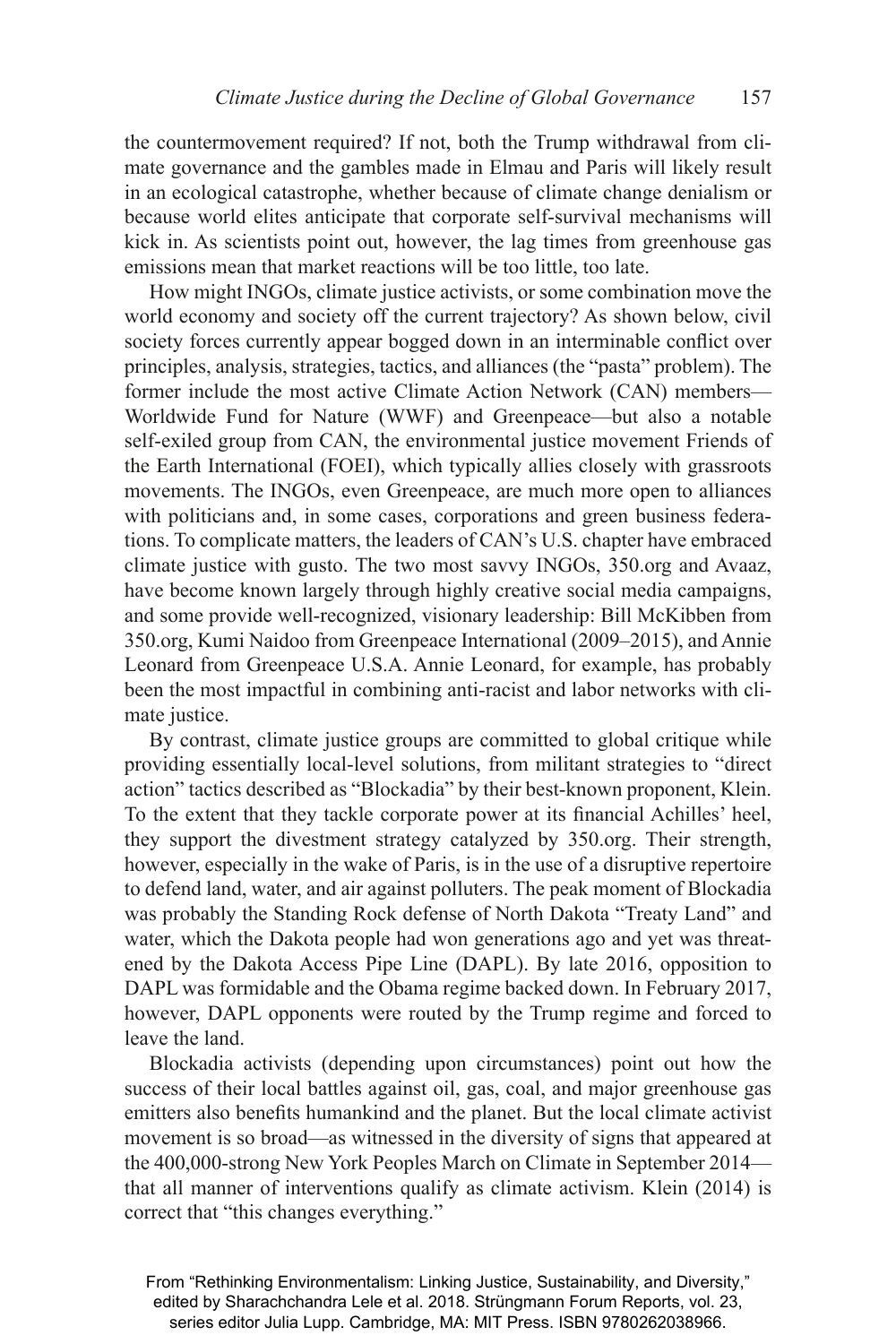# 158 *P. Bond*

An authentic nomenclature for climate justice relies in part on the Climate Justice Now! network's 2007 launch at the Bali COP13, in opposition to CAN which was seen as too market oriented. There were five founding principles:

- 1. Reduce consumption.
- 2. Enable huge monetary transfers (funded by redirecting military budgets, innovative taxes, and debt cancellation) from North to South, based on historical responsibility and ecological debt, to cover adaptation and mitigation costs.
- 3. Leave fossil fuels in the ground and invest in energy efficiency using appropriate, safe, clean, and community-led renewable energy sources.
- 4. Enforce rights-based resource conservation that ensures indigenous land rights and promotes peoples' sovereignty over energy, forests, land, and water.
- 5. Ensure sustainable family farming, fishing, and peoples' food sovereignty.

By 2010, a conference of 35,000 people in Cochabamba, Bolivia, had developed these into concrete demands (in hundreds of pages of workshop reports), of which the following are of note:

- By 2017, reduce greenhouse gas emissions by 50%.
- Stabilize temperature rises to 1<sup>o</sup>C and 300 parts per million.
- Acknowledge the climate debt owed by developed countries.
- Achieve full respect for human rights and the inherent rights of indigenous people.
- Universal declaration of rights of Mother Earth to ensure harmony with nature.
- Establish an International Court of Climate Justice.
- Reject carbon markets and commodification of nature and forests through the REDD Programme.
- Promote measures that change consumption patterns in rich countries.
- End intellectual property rights for technologies useful for mitigating climate change.
- Payment of 6% of developed countries' GDP to address climate change.

Some high-profile climate advocates, such as Mary Robinson (a supporter of carbon trading), soon appropriated the concept of climate justice for use in a manner inconsistent with these demands. Other strategies for equity also came into dispute, such as "greenhouse gas development rights" and "contraction and convergence" approaches, which also advocated the sale of surpluses on the markets. Climate justice critics argue that such markets have the tendency to turn a ceiling into a floor. Other concepts such as "common but differentiated responsibilities" between national states and "converging per capita emissions" were much more in the spirit of climate justice, as defined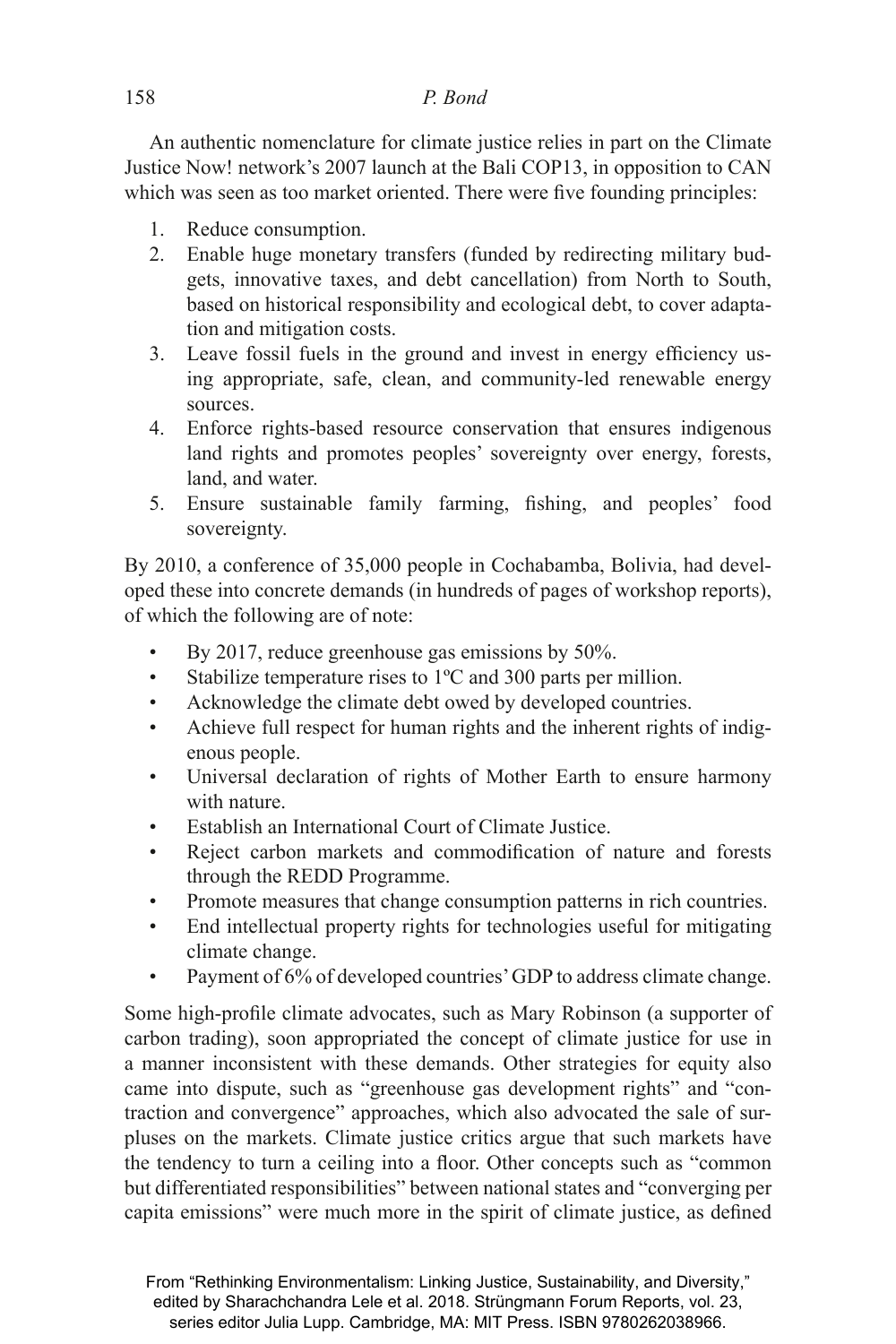in Cochabamba. Most importantly, as Egardo Lander (2010) explained in his review of Cochabama, the conference brought together the main contemporary struggles in a constructive fusion of interests: justice/equality, war/militarization, free trade, food sovereignty, agribusiness, peasants' rights, struggles against patriarchy, defense of indigenous peoples' rights, migration, the critique of the dominant Eurocentric/colonial patterns of knowledge, and struggles for democracy.

With the contested rise of climate justice narratives in mind, I wish to contribute to the debate about "how differences in framing environmental problems are driven by differences in normative and theoretical positions; and ways in which more inclusive framings might enable more societally relevant and impactful research and more concerted action/practice" (see Lele et al., this volume). The stereotypical premise is that the INGOs are pragmatic and hence correct in their normative approach: deal making within existing UNFCCC constraints. In contrast, climate justice groups are principled, radical, and unbending in their opposition to compromise on a matter as vital as climate change, and are increasingly unwilling to countenance the kinds of compromises that the December 2015 Paris UNFCCC COP 21 summit represented. This is a simple dichotomy, one that begins to break down somewhat upon closer examination (e.g., Greenpeace's direct actions).

In the field of climate politics, however, conditions are becoming so desperate that the more militant, localistic approach may be judged by future generations *as the more pragmatic step required for basic civilizational survival,*  especially if the alternative is what can be termed "neoliberal nature," a conceptual framing implicitly adopted by both world elites and many INGOs. The reliance on market solutions is one of the main strategic impulses within what is sometimes termed the theory of ecological modernization, whose other features include technological innovations, efficiencies, and the management of externalities aimed at improving environmental outcomes in a rational manner (for a critical discussion, see Harvey 1996).

The basic thesis is that market imperfections (such as pollution) require market interventions to get the prices right. In what may be its most advanced form of such self-correction within neoliberal capitalism, Deutsche Bank's Pavan Sukhdev initiated "The Economics of Ecosystems and Biodiversity" (TEEB) within the UN Environment Program to "make nature's values visible" and thus "help decision makers recognize the wide range of benefits provided by ecosystems and biodiversity, demonstrate their values in economic terms and, where appropriate, capture those values in decision making." TEEB's search for optimal resource use emphasizes "low-hanging fruit" that can achieve the least costly form of market-facilitated environmental management.

Climate justice networks, by contrast, use contrary framings of environmental justice that are especially hostile to market strategies. To date, they have gathered insufficient strength to counter neoliberal nature advocates, beyond moralizing. One of the most important areas for this debate concerns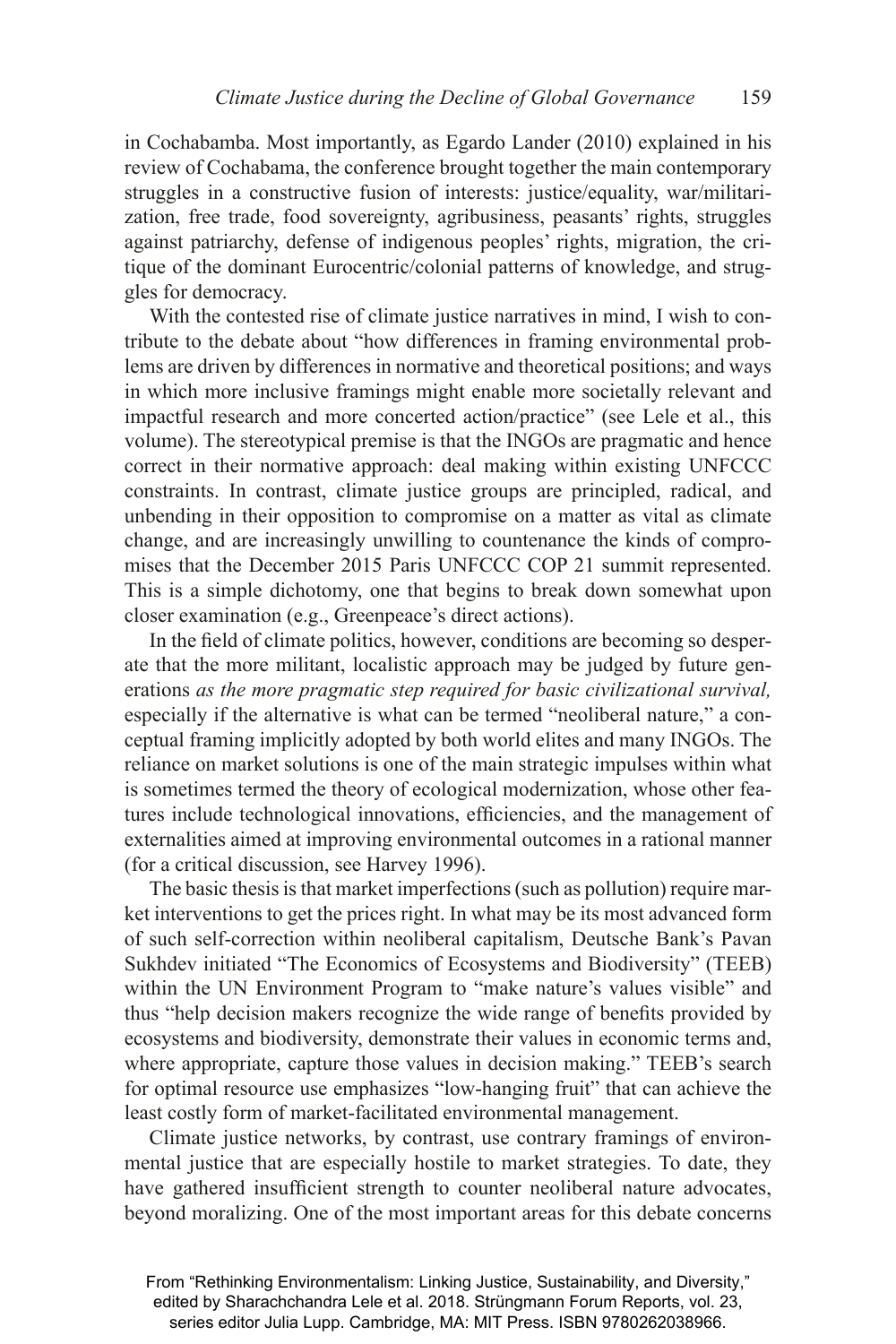climate finance, ranging from carbon markets to the Green Climate Fund. As this chapter concludes, climate justice activists may be well advised to take on board *some* of the logic of neoliberal-nature INGOs, even on their own terms, so as to explore limits and confirm the futility of reforming a thoroughly corrupt structure. The more serious INGOs, such as FOEI and Greenpeace, have redoubled efforts to link global and local action, as confirmed by their 2015–16 promotion of local campaigns that incorporate direct action. In other words, the two different environmental narratives have not yet achieved a necessary interconnection to pursue dialectical tensions and perhaps resolutions.

To make this case, the structure of the argument is first aided if we personalize these complex issues by considering climate debates involving several colleagues from Durban, South Africa. This is an ethnography of social struggle vignettes, informed by the fact that personal positionality is vital to the framing narratives chosen by INGOs and climate justice groups. The perspectives of these four individuals, profiled below, to the wider story of climate narrative construction, along with their similar origins, political perspectives, and subsequent placements in an INGO, a national NGO, a community organization, and academia provide an opportunity to assess where the climate justice movement (principles, analysis, strategy, tactics, and alliances) has taken them in relation to the UNFCCC.

Thereafter, we will explore the wider terrain of neoliberal nature. There we find groups that adopt insider positions in relation to global power structures that broadly agree with the conceptual premises behind global incremental change—following market principles—as opposed to climate justice movements that work locally and reject market strategies. A subsequent consideration of vital issues like carbon trading and natural capital accounting clarifies the complexities, and general principles begin to emerge. These principles are not, however, easily reduced to a "sustainable development" rubric. They are more contradictory, as we will see.

Finally, by considering how climate policy analyses, strategies, tactics, and alliances emerge to lend themselves to this dichotomy, we see INGOs and climate justice activists in conflict over markets and technical solutions—or "false solutions" as climate justice activists would argue. This, in turn, allows us to reframe both INGO and grassroots climate justice argumentation. The rise of Trump makes the search for unity all the more urgent, but also more feasible if a world divestment movement picks up momentum.

For the lack of a better phrase, we might term the alternative "ecosocialism," *respectful of the merits of valuing nature* (though not counting it for the sake of marketization), while at same time *confirming the role of decommodifying social movements, including those of indigenous people and ecofeminists, in nature's stewardship.*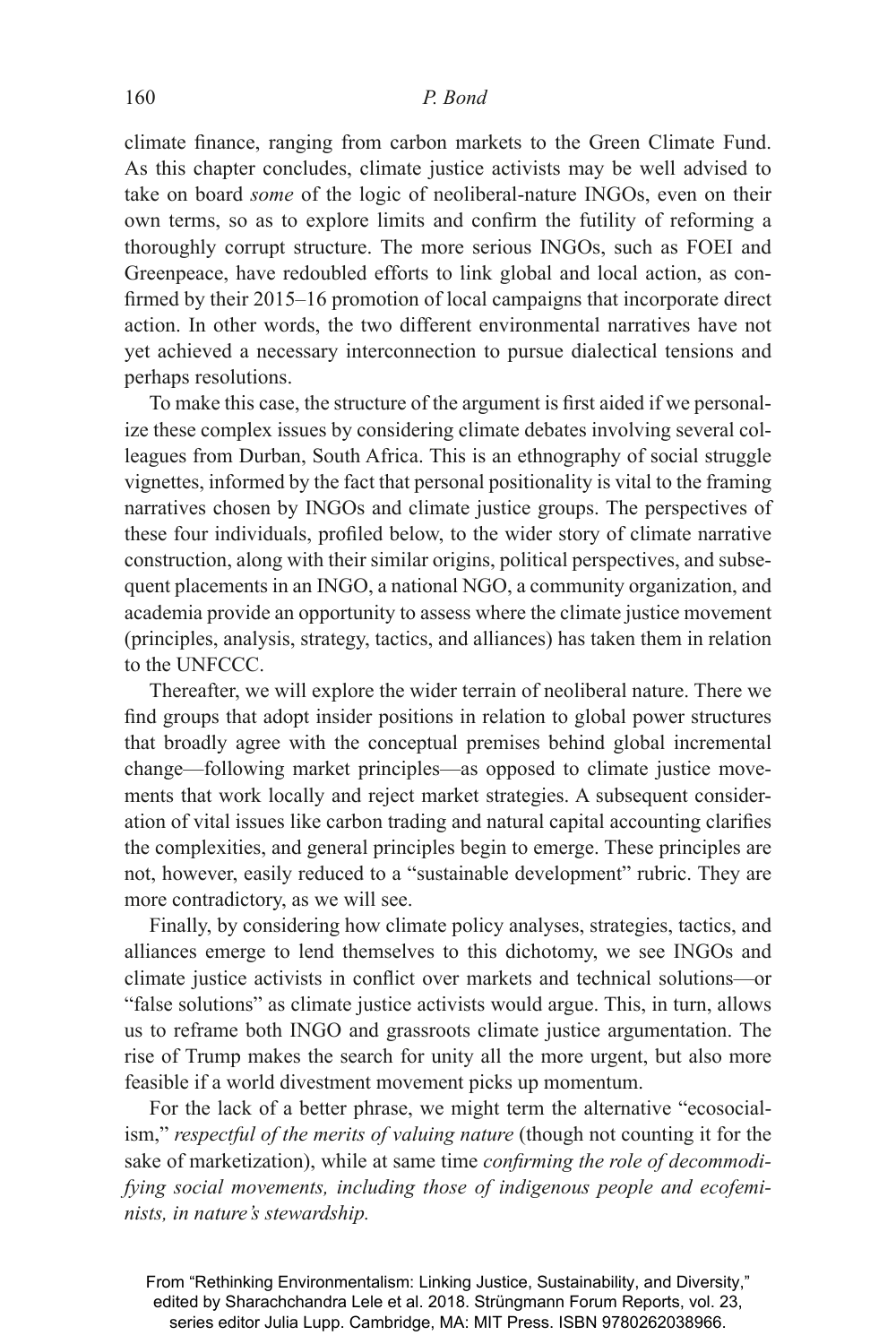#### **Vignettes of Paris Seen from Durban**

Four Durban friends of mine (Figure 8.1) are worth introducing: Kumi Naidoo, Bobby Peek, Desmond D'Sa, and Ashwin Desai. The stories they tell about climate politics illustrate the main framing narratives, the structurally delimited locations they occupy at different scales, and the breakthrough potentials.

Naidoo was Greenpeace International's leader from 2009–2015 and now works continentally in Africa on diverse civil society strategies. He also has led South African civil society organizations, the international network CIVICUS, and various initiatives during the mid-2000s global anti-poverty mobilizations. He holds a doctorate in politics from Oxford and is respected by many world **leaders** 

Peek directs the NGO "groundWork" (working nationally in South Africa). He won the Goldman Prize in 1998 and has established himself as one the world's leading environmental justice experts and practitioners.

Working primarily at the local level with the South Durban Community Environmental Alliance, which he helped found with Peek in 1995, D'Sa has become the city's conscience on matters ranging from climate change to antidrug, anti-gang, antipollution, and anti-privatization struggles underway in many neighborhoods, especially his toxin-saturated home base of Wentworth. D'Sa was also the recipient of the 2014 Goldman Prize.

Desai is a world-renowned sociologist. A professor at the University of Johannesburg, though mostly resident in Durban, his books on Gandhi, daily life in South African struggles, and sports racism are exceptionally well-read and furiously debated, since he finds every opportunity to slaughter holy cows, including his own traditions on the once-revolutionary left.

These extremely energetic, accomplished activists are about a decade's age apart, ranging from late 40s to late 50s. All of them grew up during apartheid



**Figure 8.1** (a) Kumi Naidoo speaking to climate activists in KwaZulu-Natal, (b) Bobby Peek protesting against the BRICS in Durban, (c) Desmond D'Sa in front of a refinery in South Durban, and (d) Ashwin Desai at a book fair.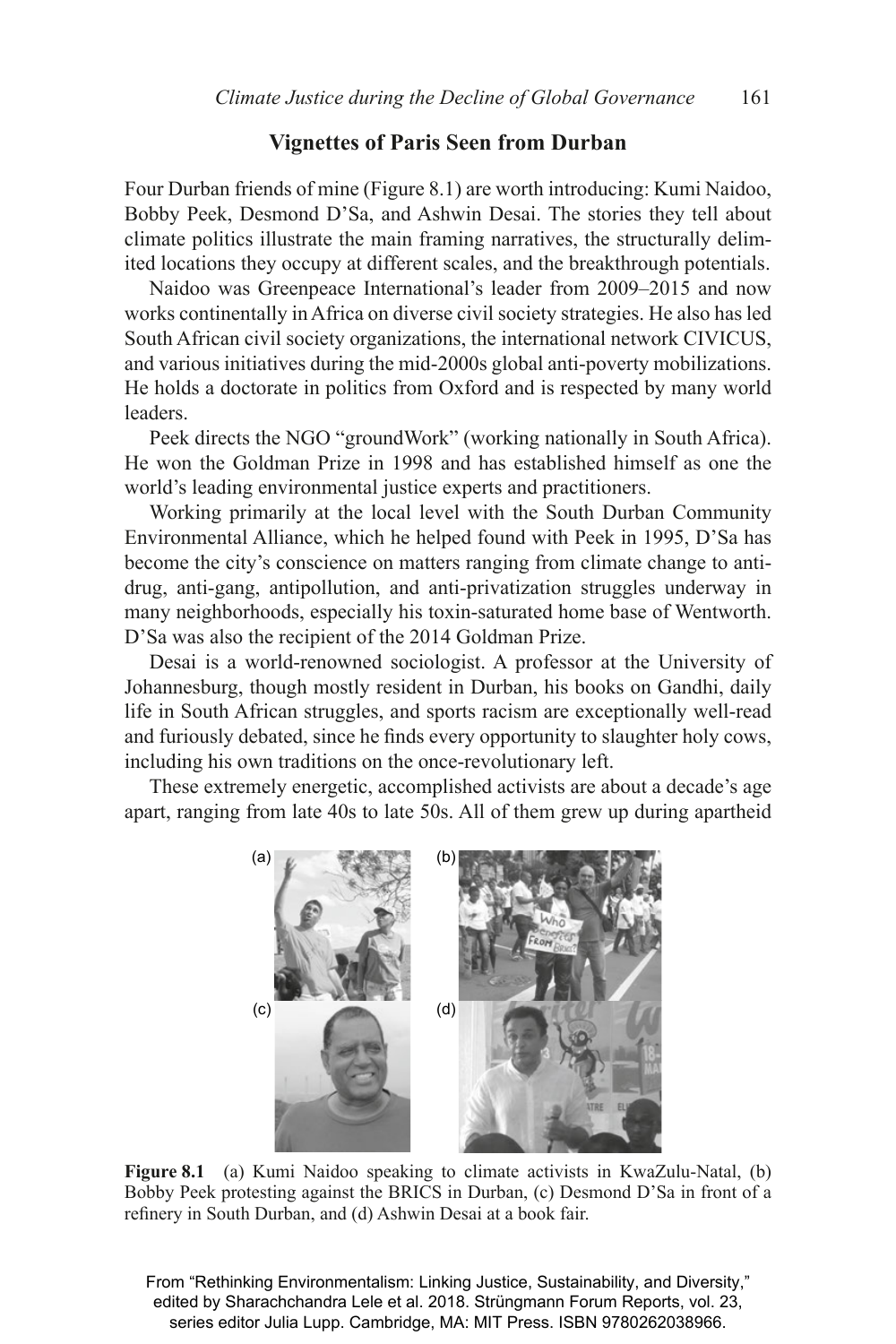in Durban, within 20 kilometers of each other (in the suburbs of Chatsworth, Wentworth, Cato Manor, and the downtown Indian Quarter, respectively). They were influenced by highly principled anti-capitalist, anti-racist scholaractivists of the earlier generation, such as the late Fatima Meer and Dennis Brutus. They all fought against the Pretoria regime with exceptional courage. Since freedom was won in 1994, they have regularly come together against injustice, for example, at the 2001 United Nations World Conference Against Racism in Durban and 2002 UN World Summit on Sustainable Development in Johannesburg.

At the Durban climate summit in December 2011, the four friends adopted insider-outsider approaches which included (a) high-profile roles in disruptive events (for which Naidoo and Peek were arrested) inside the lobby of the Durban convention center, (b) leadership of a 10,000-strong march by D'Sa, and (c) a ruthless, scathing critique of the whole process by Desai. With such similar backgrounds, they speak the same language of street-heat politics, they harbor fury at injustices big and small, and they possess enormous charisma that each draws upon regularly, extending from small strategy meetings to academic seminars to mass rallies. They are also regularly frustrated by power, so even when they win minor reforms, they immediately point out the bigger structural enemies they face.

Three of these friends, however, came together—and grew decisively (if temporarily) apart—in Paris in December 2015. Greenpeace International's leader, Naidoo endorsed the deal as "progress," even while viewing the Paris Agreement as "one step on a long road and there are parts of it that frustrate and disappoint me....There's a yawning gap in this deal but it can be bridged by clean technology." Like Greenpeace, the 42-million member clicktivist group Avaaz celebrated: "most importantly, [the Paris deal] sends a clear message to investors everywhere: sinking money into fossil fuels is a dead bet. Renewables are the profit center. Technology will bring us to 100% clean energy is the money-maker of the future."

In contrast, Peek and D'Sa wholeheartedly denounced the Paris Agreement, as had Desai at the same summit four years earlier in Durban (in part because of the admittedly weak counter-summit organized by the other three plus this author; Bond 2012a). After the Durban COP17 concluded, Desai attacked "big name spectacle NGOs" which dominated the main protest march, including Greenpeace:

The local grassroots organizations were reduced to spectators, and were allowed only the occasional cameo appearance with most often a single line: "Amandla!" [Power!] The march delivered the Minister of International Relations and COP17 president Maita Nkoana-Mashabane to the masses gathered below. She used the opportunity to say how important civil society was and promised to study a memorandum. She was gracious and generous. I could see the NGOs on the truck preening themselves in the glow of this recognition and probably increased funding.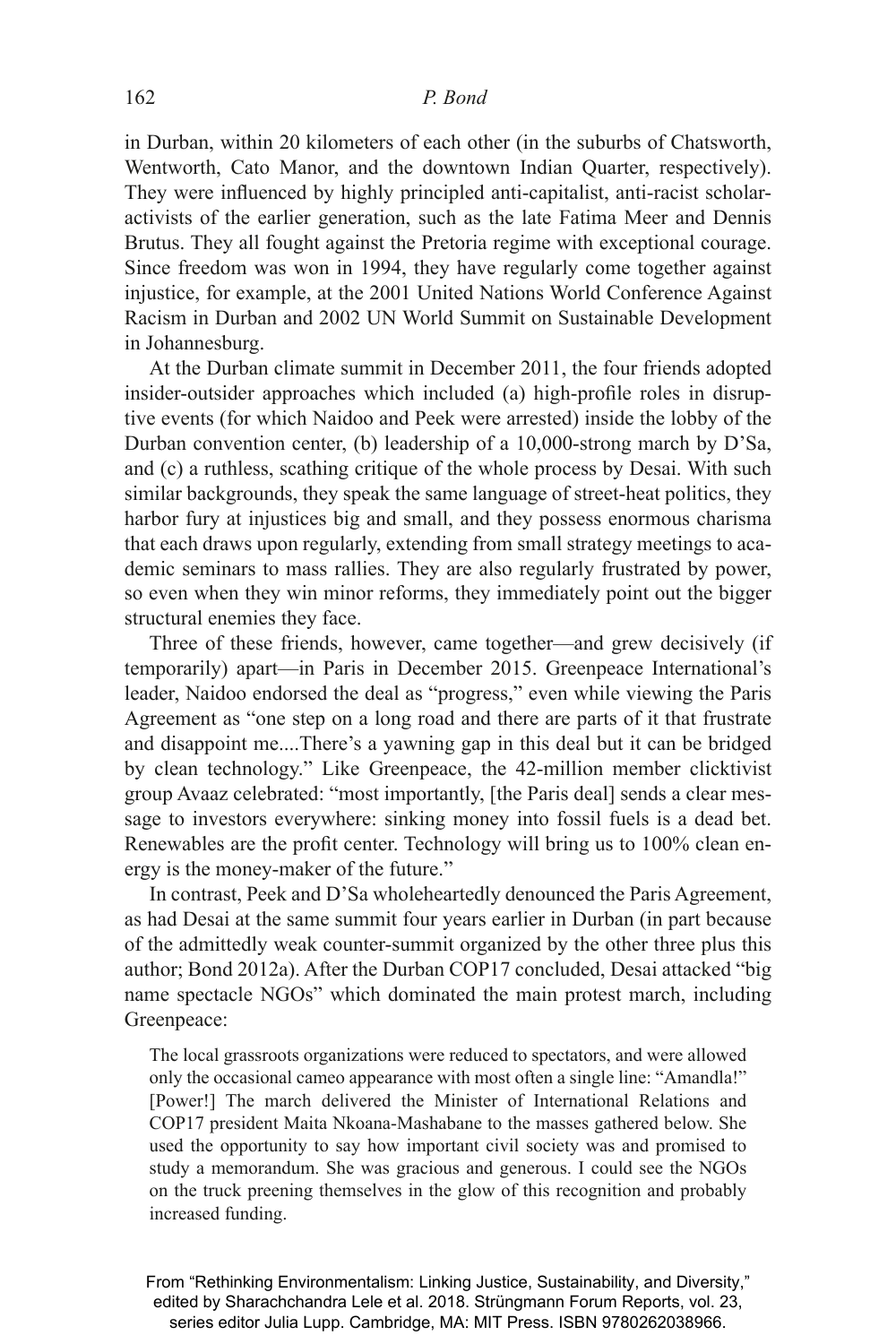Actually, D'Sa was mightily pleased about the crowd he led to the convention center that day (December 3, 2011) against COP15: in comparative terms it was a very large march for Durban. This was due to the many visiting activists and unfortunately not because Durban residents turned out to participate. When it came to his two-week sojourn in Paris in December 2015, however, D'Sa voiced his appreciation for the civil society mobilizations outside for in the wake of 130 murders by Islamic extremists two weeks before, the inside was hermetically sealed:

The stark reality is that the people who have the potential to create great changes are being excluded from the process. Instead, an elite minority with access to the COP make decisions for the masses outside. This is quite ironic, as it seems to be the same model which has intensified the crisis. The leaders, who are elected by the people, together with the big corporations are in collaboration, halting the necessary measures needed to stop this runaway climate catastrophe.

For D'Sa, the essential problem was framed as one of participation, self-interest, and power relations. In Peek's recorded comments on the Paris Agreement's failings, the FOEI stance led him to express a North–South critique, namely:

...the draft agreement avoids recognition of the climate debt owed to the people of Africa. It sees the need for adaptation, but provides paltry resources. It absolves the imperial powers of any liability for loss and damage resulting from climate change....We call on African governments to negotiate as if our lives mean something. If they cannot put a good deal on the table, we call on them to walk out of the Paris talks.

It was not to be. The African elites joined the world elites. They could have, instead, repeated the precedent of World Trade Organization summits in 1999 and 2003, when Africa's delegates walked out of those events to sabotage the neoliberal agenda. At the 2009 Copenhagen Accord, one African leader— Lumumba di Apeng from Sudan, who coordinated the G77 countries—unsuccessfully attempted a delegitimization strategy so as to gain more concessions.

Among the larger INGOs, FOEI (2015) was the only one to condemn the Paris deal, while also criticizing Avaaz for its collaboration (Bond 2016). As FOEI's Asad Rehman explained, in relation to paying for climate damage:

The political number mentioned for finance has no bearing on the scale of need. It's empty. The iceberg has struck, the ship is going down and the band is still playing to warm applause.

The rural advocacy movement Via Campesina, also possessing global consciousness and anti-imperialist sensibilities, was even more scathing about COP21:

There is nothing binding for states. National contributions lead us toward a global warming of over  $3^{\circ}$ C and multinationals are the main beneficiaries. It was essentially a media circus.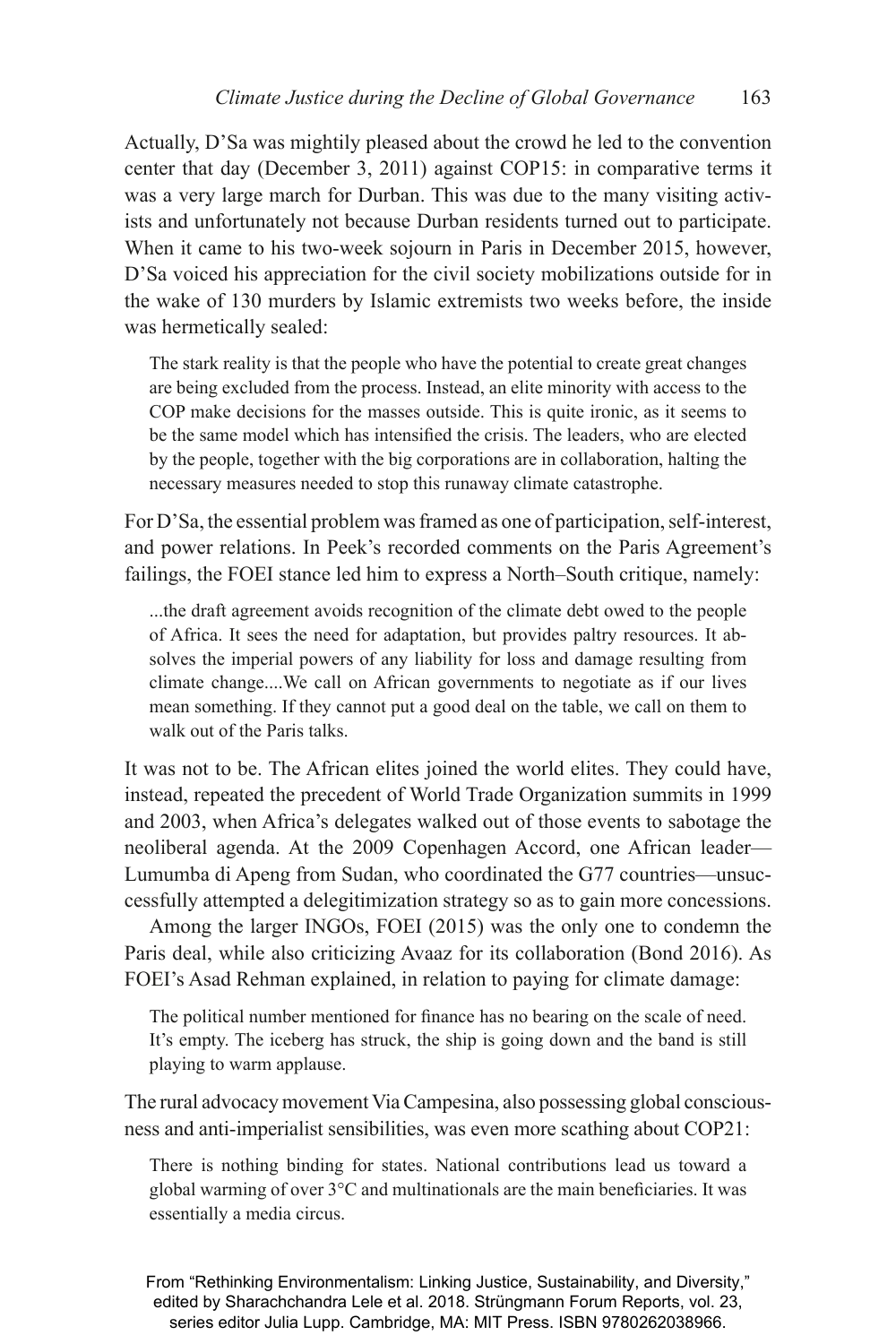The world's best known climate scientist, James Hansen, called Paris, simply, "bullshit." This was not only because of the nonbinding nature of the agreement and its signatories' inability to offer less than the emissions required to keep the temperature rise under 3 degrees—far off the 1.5 degree limit that the delegates claimed to aspire to—but also because Hansen's favorite financial solution—a "cap and dividend" carbon tax—was not contemplated. Even that mild-mannered idea (taxing externalities so as to "make the polluter pay"), raises concerns for climate justice on two levels: (a) whether small, marginal increases in carbon costs are capable of generating the *radical* decarbonization needed (because such taxes lead to marginal, not structural, changes and are passed on to consumers in any case); and (b) whether the commodification of pollution represents the adoption of the neoliberal nature policy strategy often favored by INGOs. What, then, is neoliberal nature?

# **The Wider Terrain of Struggle: Neoliberal Nature**

The very different climate framing narratives and the policy strategies that follow them do not represent a brand-new debate: distinctions in scale politics and the degree of political pragmatism date back decades within environmentalism. Andrew Jamison's 2001 contribution, *The Making of Green Knowledge*, identified a distinct division between the modes of thinking and practice he termed "green business" and "critical ecology movements." The former co-opted environmentalism into the nexus of capital accumulation and flexible regulatory regimes while deploying rhetoric of sustainable development and the "triple bottom line." The green business ontology is grounded in faith in science and technology, instrumental rationality, and market democracy (Jamison 2001).

In contrast, Jamison shows that "critical ecology movements" place emphasis upon the embeddedness of environmental processes with society, state, and market power relations. The various interest groups behind different types of environmental management strategies are highlighted. Their focus is on transformative strategies that also improve human interrelationships, especially tackling racism, sexism, and class power in search of environmental justice. These movements resist the greening of business, demand stronger laws and enforcement, and engage in campaigns against corporations and states which despoil the environment.

Jamison posited four types of environmentalisms: (a) civic work on campaigns and social ecology, (b) professional interventions based upon science and law, (c) militant direct action, and (d) personal environmentalism. Each of these has either reformist or revolutionary currents. Regardless, their politicization of ecology runs counter to green business in virtually all issues and processes, as will be explored further below.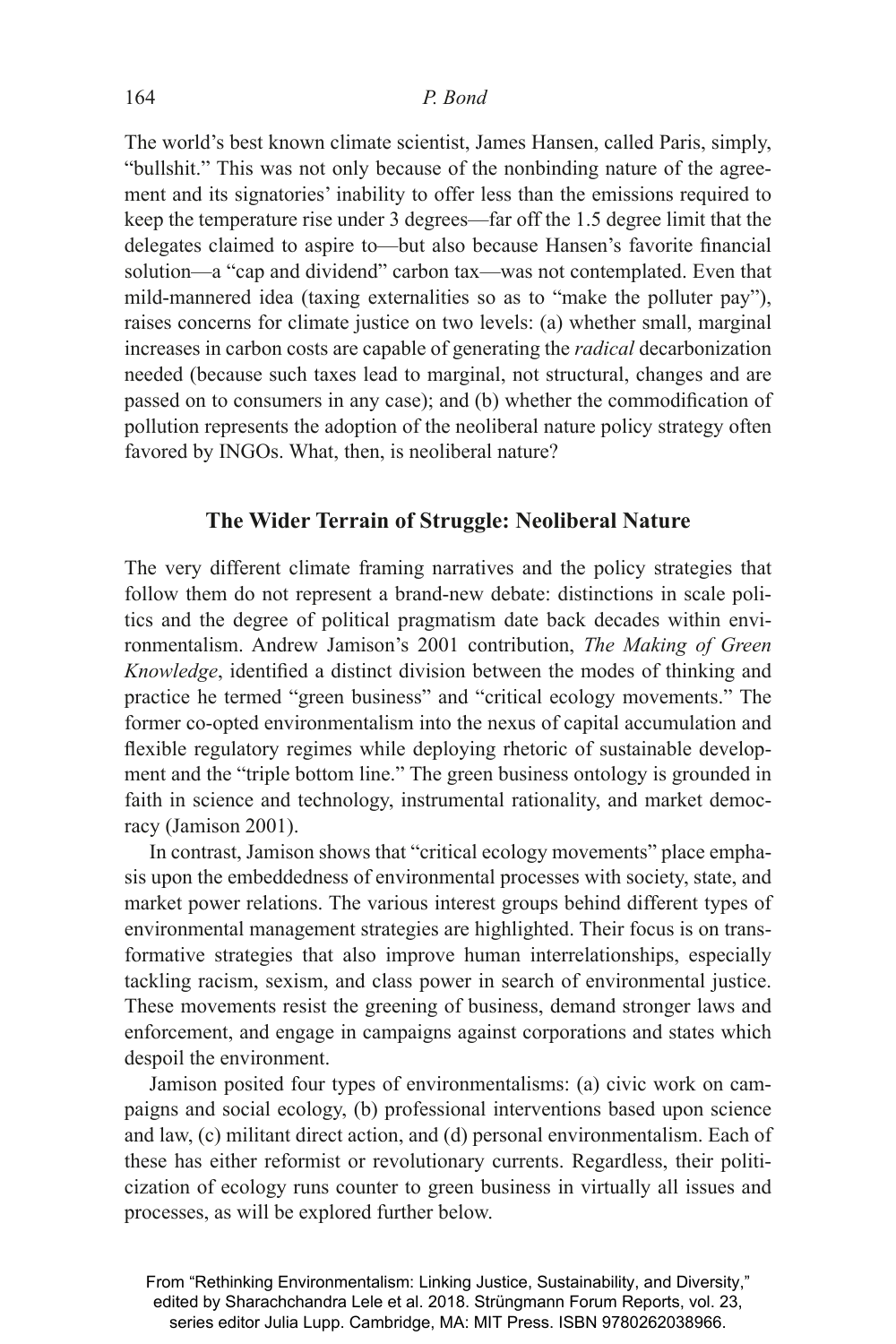Green business networks have been around for decades, and prominent ones today include the UN Global Compact, World Business Council on Sustainable Development, and World Forum on Natural Capital. Sector after sector, they continue to promote the notion that profit can be reconciled with environmental stewardship. The Marseille-based World Water Council, for example, promotes the commercialization of the most basic element of life, water, as a means to achieve more efficient, sustainable management of the resource. Such networks are dedicated to the strategies of "natural capital accounting" (up to a point, as we will see), payment for ecosystem services, cleaner production, green products, and environmental management systems.

A 2010 list of major environmental INGOs, compiled by a *Greenbiz.com*  reporter, that work closely with the more enlightened businesses included the Carbon Trust (with a focus on product carbon footprinting), Ceres (the Global Reporting Initiative), the Clinton Climate Initiative (efficient buildings and waste), Conservation International (biodiversity conservation, product sourcing), EarthShare (workforce charities), Environmental Defense Fund (corporate reforms and efficiencies), GreenBlue (Sustainable Packaging Coalition, CleanGredients and Green2Green), The Nature Conservancy (fresh water, biodiversity, forestry, and land management), Rainforest Alliance (sustainable forestry, agriculture, and tourism), and Rocky Mountain Institute (green business reengineering).

These relationships, however, are sometimes extremely thorny, as when from 2007–2010, the Sierra Club was given USD 25 million by Chesapeake Energy. Apparently, as a result Sierra's leader at the time, Carl Pope, allowed the organization to endorse fracking as a "bridge technology" to lower greenhouse gases, even though methane leakage means that fracking is as bad as, or worse than, coal.

Indeed, to unveil the true character of green business, investigative journalists at "Don't Panic" taped Conservation International (CI) in 2011 blatantly offering Lockheed Martin (or so CI presumed, as the "firm" was represented by Don't Panic undercover reporters) its "greenwashing" public relations support for a partnership rigged to cover up pollution, including the recycling of weaponry for future use.1 The macro-political context is terribly important, explains Naomi Klein (2013):

The environmental movement had a series of dazzling victories in the late 60s and in the 70s where the whole legal framework for responding to pollution and to protecting wildlife came into law. It was just victory after victory after victory. And these were what came to be called "command-and-control" pieces of legislation. It was " don't do that." That substance is banned or tightly regulated. It was a top-down regulatory approach. And then it came to screeching halt when Reagan was elected. And he essentially waged war on the environmental

<sup>&</sup>lt;sup>1</sup> The single most uncompromising website to follow critiques of environmental INGOs is http://www.wrongkindofgreen.org/

From "Rethinking Environmentalism: Linking Justice, Sustainability, and Diversity," edited by Sharachchandra Lele et al. 2018. Strüngmann Forum Reports, vol. 23, series editor Julia Lupp. Cambridge, MA: MIT Press. ISBN 9780262038966.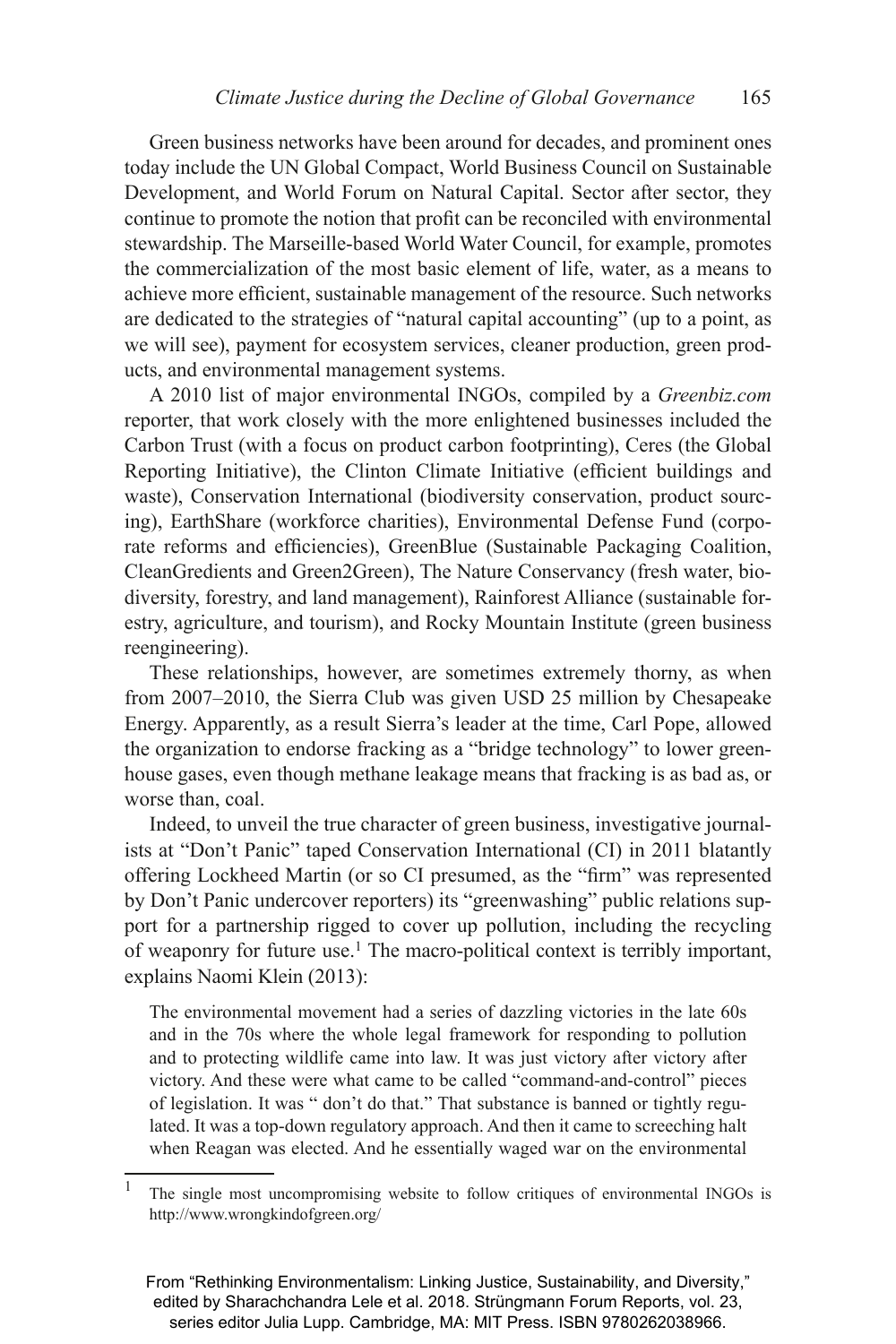#### 166 *P. Bond*

movement very openly. We started to see some of the language that is common among those deniers—to equate environmentalism with Communism and so on. As the Cold War dwindled, environmentalism became the next target, the next Communism. Now, the movement at that stage could have responded in one of the two ways. It could have fought back and defended the values it stood for at that point, and tried to resist the steamroller that was neoliberalism in its early days. Or it could have adapted itself to this new reality, and changed itself to fit the rise of corporatist government. And it did the latter.

One revealing example of a market-friendly strategy that continues to divide the environmental movement is carbon trading. Misgivings first arose about its pilot in the form of lowering U.S. sulfur dioxide emissions in Southern California, which were slower and less effective than the command-andcontrol strategies adopted in Germany's Ruhr Valley during the early 1990s. Nevertheless, large environmental INGOs endorsed the idea when presented with it as a deal-breaking demand by U.S. vice president Al Gore at COP3 in Kyoto. Gore promised that Washington would sign the Kyoto Protocol if it included carbon markets as an escape hatch for companies that polluted too much and then desired the right to purchase other companies' pollution permits. The U.S. Senate had already voted 95–0 against endorsing Kyoto.

Even though Gore won this critical concession, there was no change in attitude on Capitol Hill and the United States never ratified the Kyoto Protocol. Yet carbon markets later became one of the most important wedge issues dividing INGOs from the climate justice movement.

## **The Rocky Terrain of Carbon Markets and Other False Solutions**

The overall point of carbon markets is that society can "price pollution" and simultaneously cut costs associated with mitigating greenhouse gases. Moreover, claim proponents, these markets are vital for funding not only innovative carbon-cutting projects in Africa but also for supplying a future guaranteed revenue stream to the Green Climate Fund (GCF), which in turn is supposed to have \$100 billion to spend annually on climate-saving projects. GCF's design team cochair, the then South African Planning Minister, Trevor Manuel, argued alongside British economist Nicholas Stern in 2010 that up to half of GCF revenues would logically flow from carbon markets, whose annual trading volume had recently peaked in 2008 at \$140 billion (Bond 2012b).

Supporters argue that the use of such "market solutions to market problems" will lower the business costs of transitioning to a post-carbon world. After a cap is placed on total emissions, the idea is that high-polluting corporations and governments can buy ever more costly carbon permits from polluters who do not need so many, or from those willing to part with the permits for a higher price than the profits they make in high-pollution production, energygeneration, agriculture, consumption, disposal or transport.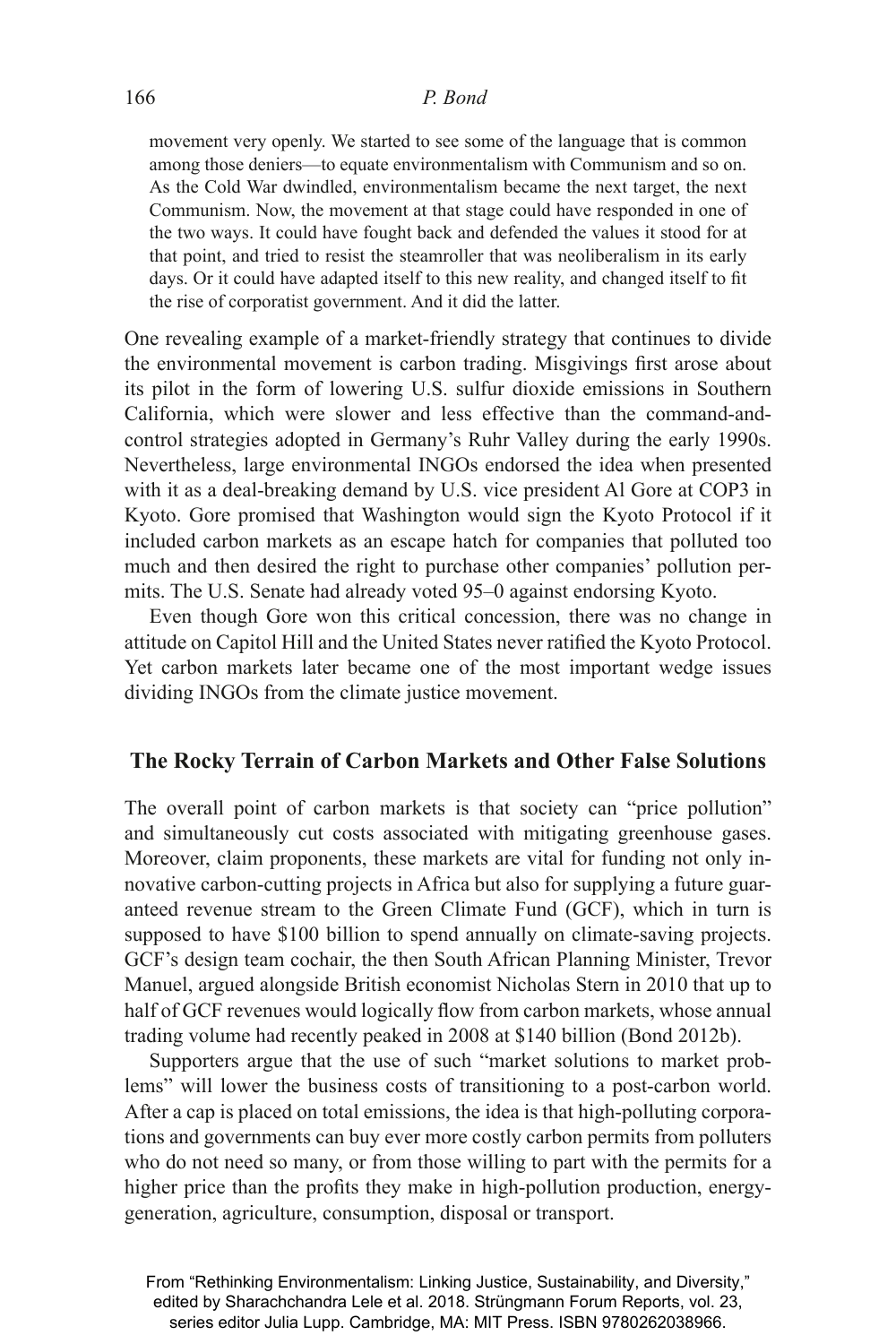These markets, however, are in just as much chaos as any financial casino, at a time when faith in bankers—especially confidence they can fairly manage climate-related funding—is badly shaken. In the United States, the national Chicago voluntary carbon market (strongly promoted by Gore) ceased to exist in late 2010 and regional markets crashed. The European Union Emissions Trading Scheme (EU ETS)—the main site of carbon trading—has been moribund since its 2006 and 2008 peaks, when the right to emit extra carbon cost around  $\epsilon$ 30 per ton. Carbon pricing's recent low point was less than  $\epsilon$ 3/ton in the wake of oversupply, various episodes of fraud and hacking, and declining interest in climate change following the 2008–2009 Great Recession.

By 2017, prices remained low and the World Bank (2017) calculated the 2016 global carbon trade at just \$32 billion. Of the  $15\%$  of world CO<sub>2</sub> equivalent emissions that are covered by either carbon trading or a tax, only a quarter carries a price above \$10/ton. The Canadian, Californian, Japanese, and New Zealand carbon trading systems are rare exceptions, with prices ranging from \$11–14 per ton. The countries with a carbon price above \$25 per ton have achieved this by taxation, not carbon trading: Sweden \$126; Switzerland and Liechtenstein \$84; Finland \$66; Norway \$52; France \$33; and Denmark \$25.

A category of UN-authorized Clean Development Mechanism (CDM) projects was created to allow wealthier countries to engage in emissions reductions initiatives in poor and middle-income countries as a way of eliding direct emissions reductions. Like the global oversupply of carbon credits, however, the price of CDM credits fell to less than  $\epsilon$ 0.50, and to lower supply, the main emerging markets (especially China, India, and Brazil) were no longer allowed to issue them after 2012. China then started eight pilot carbon-trading projects at the local and provincial level, with highly volatile prices which ranged in 2017 from  $\epsilon$ 8/ton in Beijing down to just  $\epsilon$ 0.50/ton in Chongqing. Reflecting the extreme volatility in Chinese financial markets (including stock market crashes in mid-2015 and early 2016), the Shenzhen carbon market fell from a Chinese high of €9.5/ton in early 2013 to just €3.5/ton by mid-2016. These prices are woefully short of making a dent in climate change. According to Joseph Stiglitz and Nicolas Stern's report to the Carbon Pricing Leadership Coalition (Stiglitz and Stern 2017), at least  $$40-80/tCO$ , by 2020 and  $$50 100/tCO<sub>2</sub>$  by 2030 are needed to lower the rate of emissions to keep below the 2 degree temperature increase targeted at Paris.

Without an ever-lowering cap on emissions, the incentive to increase prices and raise trading volumes does not exist. The overall context remains one of economic stagnation, financial volatility, and shrinking demand for emissions reduction credits. The world faces increasing sources of carbon credit supply in an already glutted market, thanks to the COP negotiators' failure to mandate binding emissions cuts. But another factor remains behind the lax system that the UN, the EU, and other regulatory bodies appear to have adopted. All manner of inappropriate projects appear to be gaining approval, especially in Africa (Bond et al. 2012). As California's carbon market was renewed in 2017,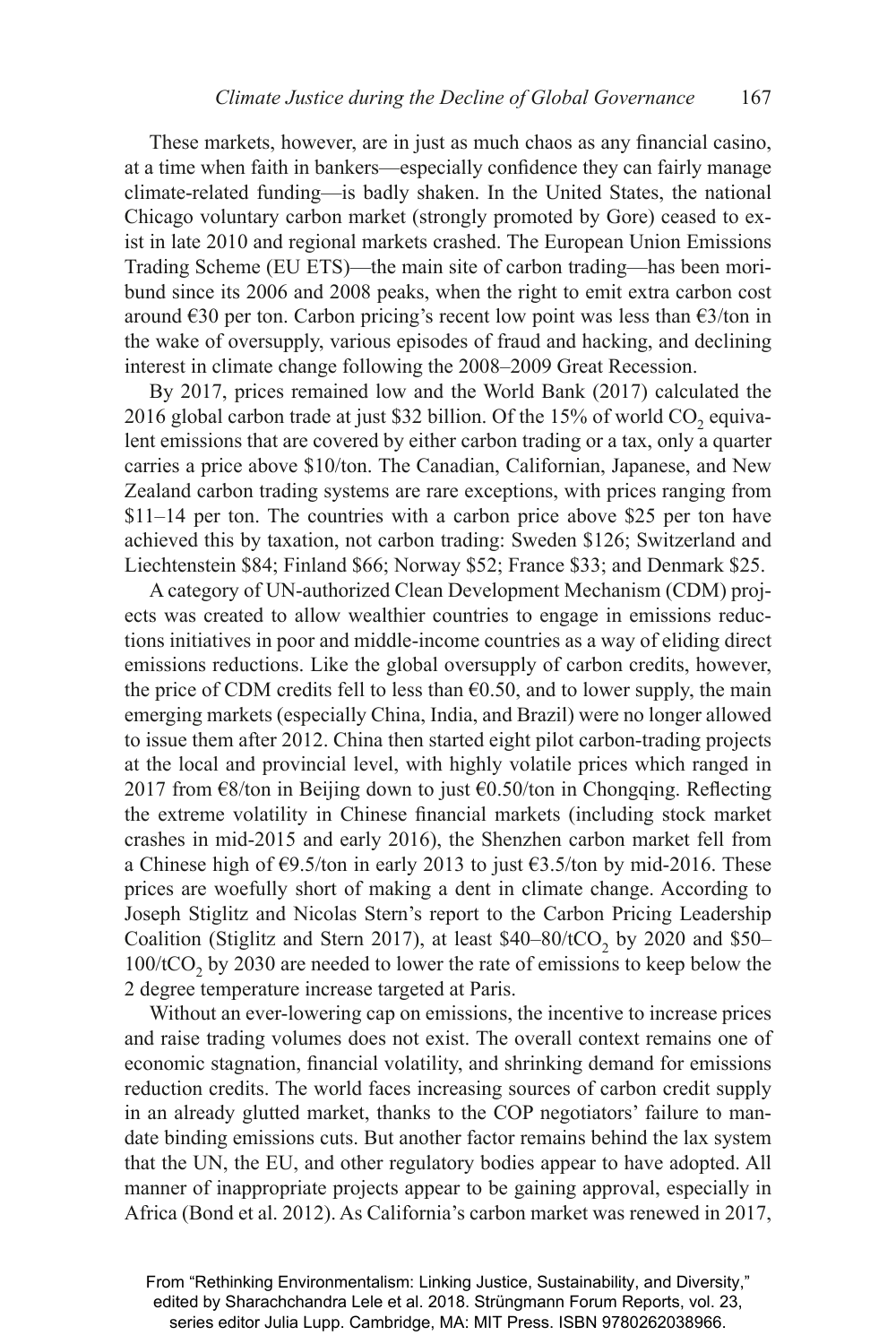a new round of complaints arose from activists about the scheme's implicit environmental racism (insofar as polluting industries in neighborhoods with predominantly racial minority populations continue emissions because of their purchase of carbon credits).

The carbon market's failures have renewed concern about the "privatization of the air" among climate justice activists. This fear was originally articulated by the Durban Group for Climate Justice (Lohmann 2006) and in the 2009 film by Annie Leonard, *Story of Cap and Trade* (Leonard 2009). Again, aside from FOEI, the INGOs sought reforms, not abolition, of the carbon markets; Greenpeace deprioritized the EU ETS, but the WWF strongly endorsed such markets along with investment in renewables and innovation (Bryant 2016:12–13).

At some point, weaknesses in the carbon trading strategy should be forcefully addressed by INGOs and their justification for ongoing futile reform advocacy reconsidered. This, however, is not the only aspect of neoliberal nature that splits global from local climate justice activists. There are other "false solutions" to the climate and other environmental crises, and many more continue to emerge from the private sector, some in alliance with the businessoriented INGOs, for example:

- controversial forms of so-called "cleaner energy," such as nuclear, "clean coal," fracking shale gas, hydropower, and hydrogen;
- biofuels, biomass, and biochar; and
- geoengineering gimmicks, such as carbon capture and storage; genetically modified trees and other biomass; sulfates in the air to shut out the sun; iron filings in the sea to create algae blooms; artificial microbes to convert plant biomass into fuels, chemicals, and products; and largescale solar reflection (e.g., industrial-scale plastic-wrap for deserts).

Many of these technical-fix strategies violate the precautionary principle, create land-grab pressure, have excessive capital costs, require increased energy, are unproven in the technological sense, and are years if not decades from implementation. While promoting some obvious technological improvements, such as renewable energy and transport efficiencies, several very small INGOs with a decidedly climate justice orientation (e.g., the ETC Group et al. 2010) confirm their opposition to the more extreme false solutions:

The shift from petroleum to biomass is, in fact, worsening climate change, increasing deforestation and biodiversity loss, degrading soils and depleting water supplies. Further, the new "bio-based" economy threatens livelihoods, especially in the Global South where it encourages "land grabs."

In McAfee's (2012) view, compensating the poor and other land users for practices that maintain healthy, service-producing ecosystems may be an important part of strategies for sustainable and equitable development. Serious problems arise, however, when such compensation schemes are framed as markets.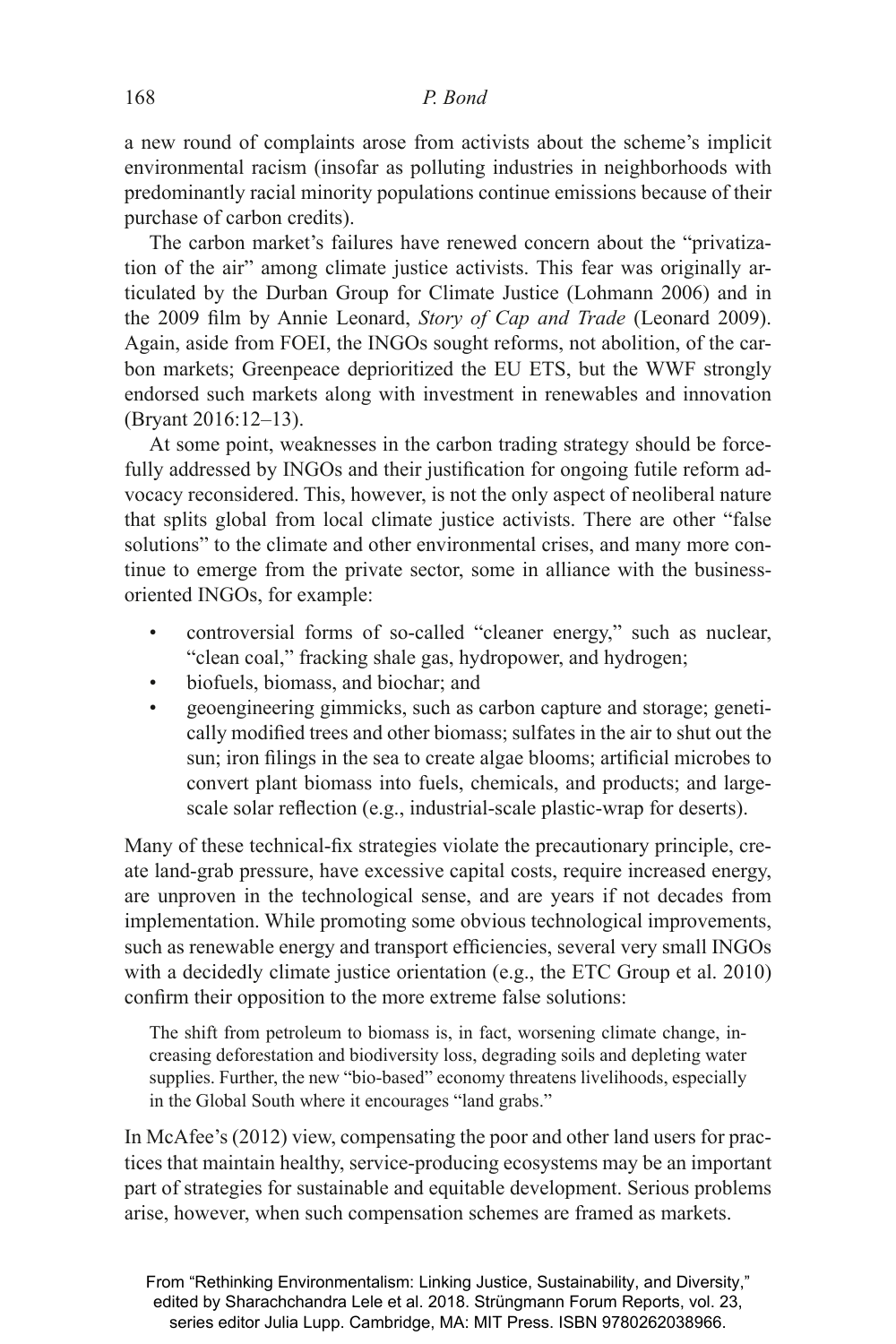If the "net" emissions reduction strategy is not questioned, not only will carbon trading and offsets potentially revive (with all their intrinsic problems unresolved), but a panoply of false solutions will be funded by the GCF. Even when INGOs with a climate justice orientation get involved in global technical advocacy, debilitating problems emerge due to adverse power relations, as the GCF has already demonstrated. Sarah Bracking criticizes *both* the mainstream INGOs and climate justice participants in the GCF who "invested resources and energy into a process that distracts from other types of politics and issue framing" required to address climate finance (Bracking 2015):

The promise of incremental reform became privileged over strategic withdrawal [from the GCF process], structural change and the insistence on effective government regulation. Representatives of the climate justice movement fought to give substantive weight to the initial radical framings, only for them to be captured in financial logics.

#### **The Uncertain Terrain of Natural Capital Accounting**

There is just one case of a neoliberal nature strategy that may have appeal to those with a climate justice orientation: contesting the extraction of fossil fuels (and other raw materials). This can easily be done for sites where it can be demonstrated that drilling for oil or coal does not make sense *economically* and not just in terms of pollution and environmental (including climate) damage, social dislocation, and disrupted spiritual values that are normally the basis for opposition. The main economic argument is that by calculating natural resource depletion associated with extraction, and comparing the outflow of those values with the inflow of retained profits and reinvestment made by the corporations which do the extraction, the overall impact is net negative.

Even though the World Bank has traditionally endorsed extraction (e.g., of fossil fuels), several Bank staff in the group studying Wealth Accounting and the Valuation of Ecosystem Services (WAVES) annually calculate "adjusted net savings" as an augmentation of national economic accounting. This follows the resignation letter of ecological economics founder Herman Daly (1996), in which he scolded the Bank for its failure to comprehend natural capital. WAVES' results are extremely disturbing. For example, the Bank's 2014 *Little Green Data Book* conceded that "88% of Sub-Saharan African countries were found to be depleting their wealth in 2010," with a 12% decline in Africans' per capita wealth that year attributed to the extraction of minerals, energy, and forest products (natural capital) (World Bank 2014:8).

The adjusted net savings measure is the most ambitious attempt to comprehend changes in wealth incorporating nature. Sub-Saharan Africans had the world's second most dramatic loss between gross and adjusted savings (Figure 8.2). For North Africa and the Middle East, gross savings were 27.9%, but adjusted savings were 8.1% thanks mainly to energy depletion being 12.4% of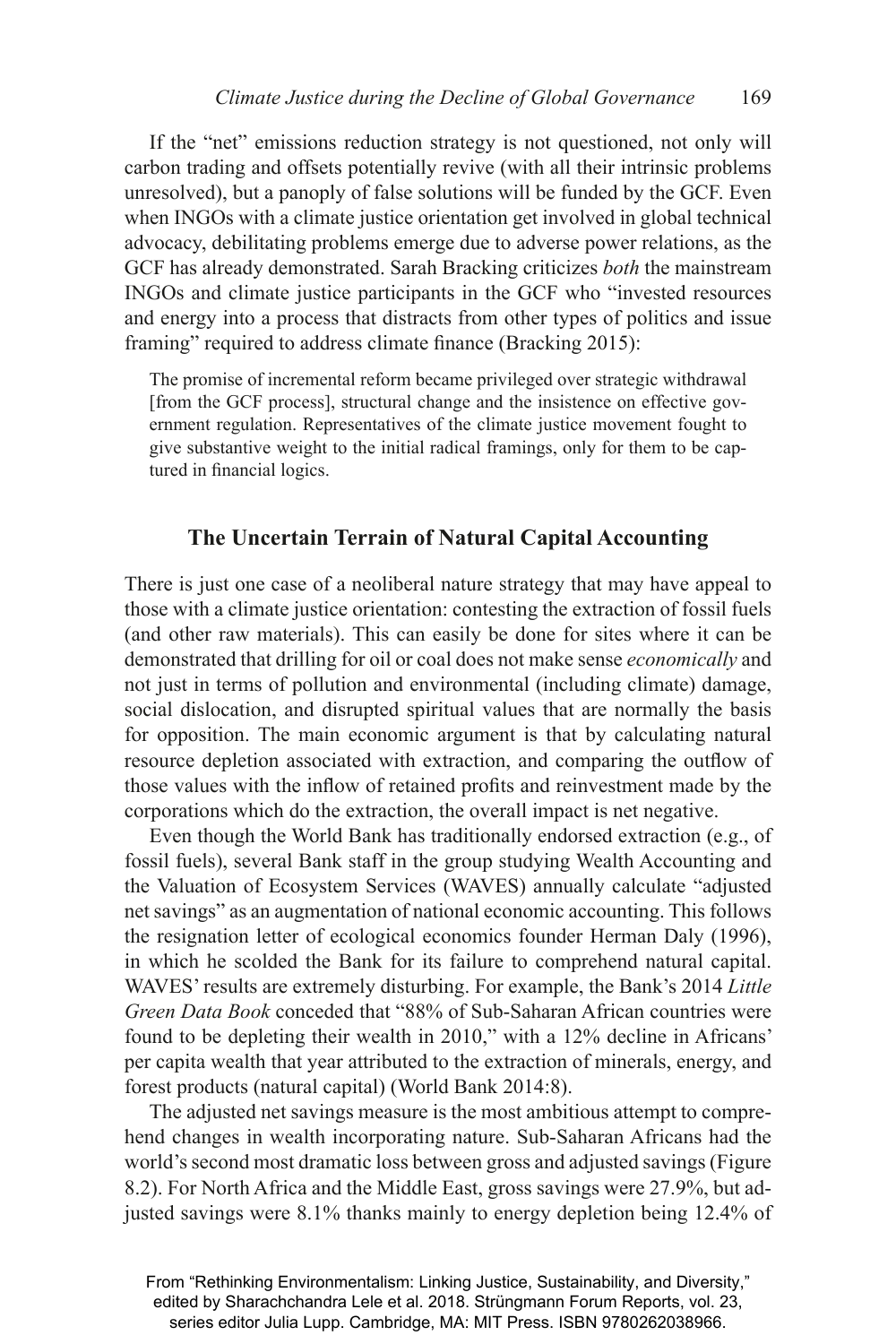

**Figure 8.2** Decomposing change in wealth per capita, Sub-Saharan Africa, 2010. Source: World Bank, Wealth database 2014.

gross national income. In contrast, resource-rich wealthy countries (including Canada, the United States, Australia, and Norway) witness sufficient reinvestment by (home-based) corporations, such that their natural capital depletion was outweighed by new physical capital, leaving a net positive outcome (World Bank 2015:12).

Why might climate justice groups dedicated to decommodification of life tolerate such counting exercises, given that they are premised in the monetary valuation of natural resources? After all, in addition to concern about marketization that inexorably follows the monetization of natural values, Sian Sullivan (2013), one powerful critic of natural capital accounting, argues that there are

broader implications of conjuring "nature" in the form of the socioeconomic construct of money. Layer upon layer of abstraction lie between the connected breathing entities comprising aspects of "biodiversity," for example, and their selective calculation as "units" that can constitute "ecosystem service" work and be factored into "natural capital accounts." Once visible as these units, however, "nature" can be put to work as a value-generating asset, just like any other unit of capital. It can become a new source of monetary income (e.g., through Payments for Ecosystem Services and REDD+ carbon credits), and be leveraged as new forms of value-generating capital asset….Indeed, it seems strange, if not delusional, to expect that affirmations of the current economic paradigm will solve these related crises. To invoke Einstein, "we cannot solve our problems with the same thinking we used when we created them."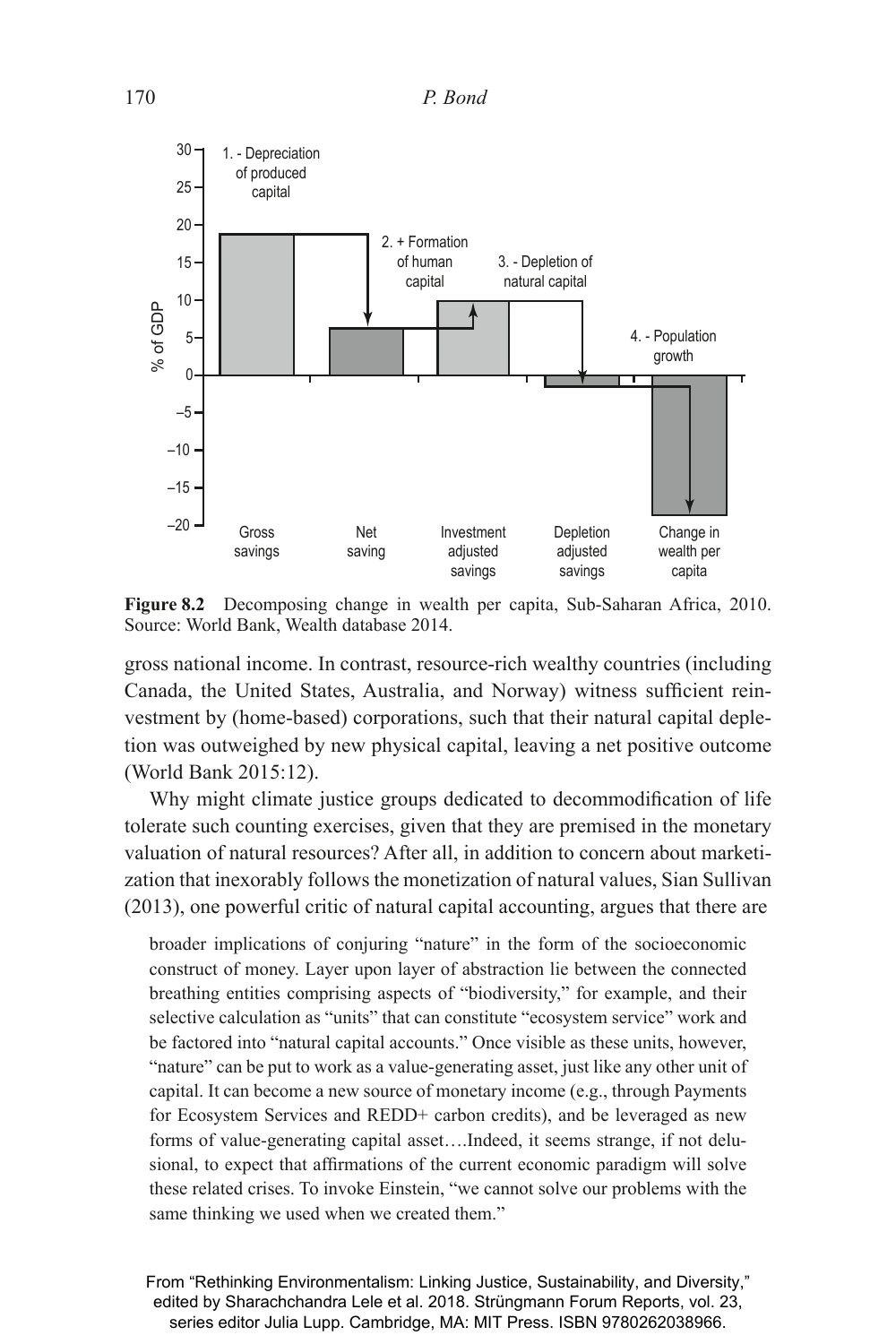This is a fruitful and long overdue discussion. In a parallel debate, Robbins and Moore (2015) ask: "Amidst—and despite—its deep-seated rejection of technocratic fixes, can political ecology reconcile itself with ecomodernism?" In the sense, the term includes monetary valuation of nature. They answer cautiously in the affirmative: "We suggest that we join together to render ecomodern political ecology a therapeutic empirical project. Rather than become entrenched in an ongoing battle over the dysfunction of the other group's phobic attachments, then, we would instead explicitly engage them, working together to pose specific questions, open to productive exploration" (one of which might be whether natural capital accounting can be deployed to negate most existing forms of extractivism in Africa).

What climate justice-informed opponents of natural capital accounting have most trouble in criticizing is the need to punish polluters by considering formal monetary liabilities—or some approximation since nature is priceless—so that reparation payments to environment and affected peoples are sufficiently financed, and in the process an incentive is generated not to pollute in future. This is the reason to make at least a rough monetary case for "ecological debt" payments in courts of law.

For example, of Nigeria's \$11.5 billion claim against Shell for a 2011 oil spill, more than half is meant to compensate fisherfolk. The liability owed to silicosis-afflicted mineworker victims of Anglo-American and other gold mining houses has begun to reach payment stage. The South African firms Gencor and Cape PLC had to pay \$65 million a decade ago to settle South African asbestos lawsuits after they lost their last appeal in the U.K. House of Lords. Similar arguments should be made against the multinational corporations most responsible for what the United Nations terms loss and damage due to climate change. Ideally, over time, this strategy would develop as "fine-and-ban," so that when a corporation makes an egregious error, it is fined punitively for the damage done, and then sent packing.

To be sure, there is a danger that if "fine-and-ban" is not the local state policy, then natural capital accounting will lead, instead, to a "fee" for pollution, with the damage continuing, alongside ongoing payment. That would be the result if a formal market emerged, such as the EU ETS. Naturally, climate justice activists, beginning with the Durban Group for Climate Justice, firmly rejected these in 2004. The distinction should thus be clear between valuing nature for ecological debt payment purposes (a fine-and-ban) and pricing nature for market making (a fee). As Vandana Shiva put it in a 2014 South African talk: "We should use natural capital as a red light to destruction, not as a green light" (Bond 2014).

The "red light" strategy is an example of a potential rapprochement between INGO and climate justice framing strategies, emphasizing technical analysis as well as being useful to anti-extractivist campaigners who want an economic argument against fossil fuel depletion. The "*differences in normative and theoretical positions*" remain, but use of natural capital accounting against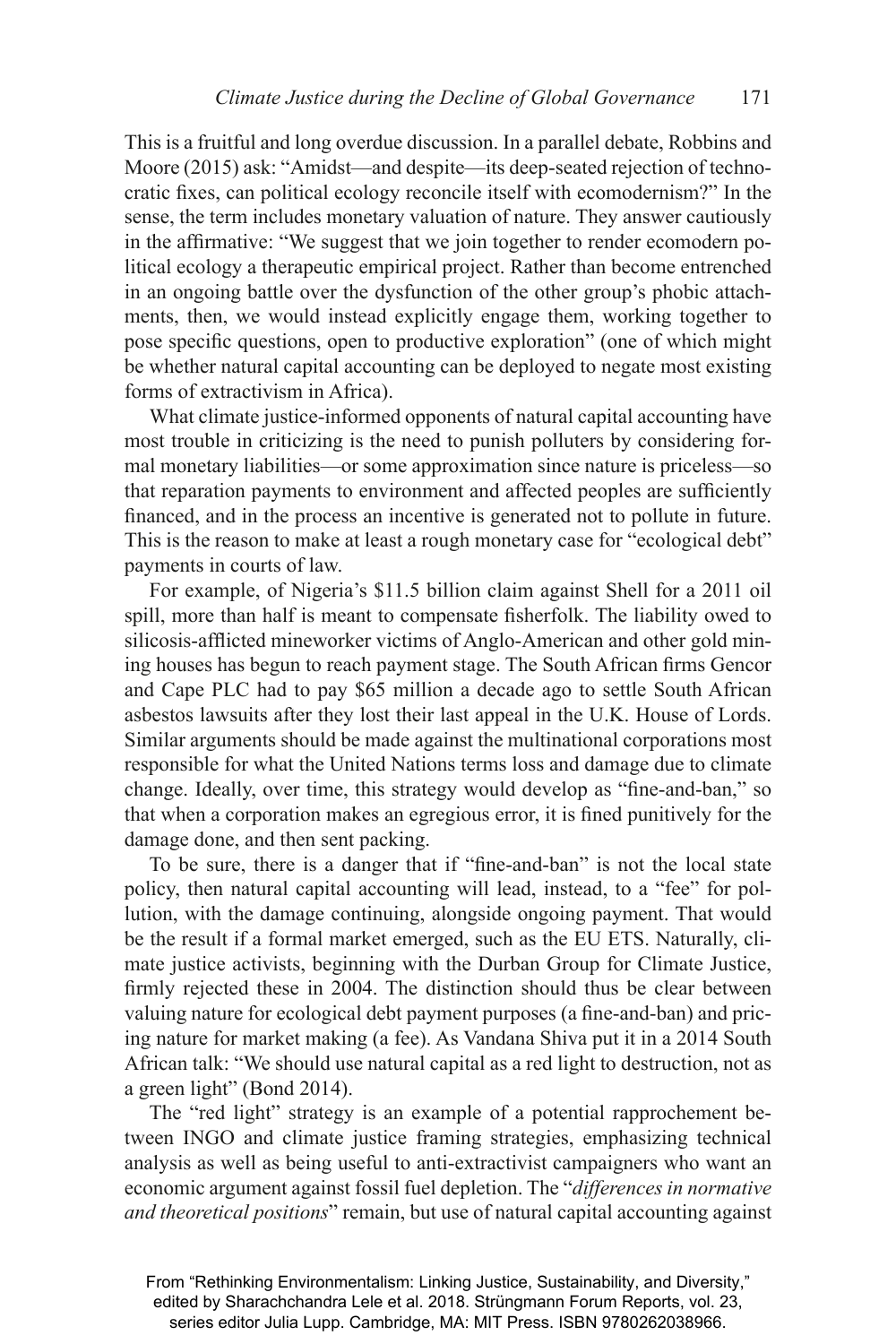extractivism offers one example of "*more inclusive framings [that] might enable more societally relevant and impactful research and more concerted action/practice*" (Lele et al., this volume).

In sum, natural capital accounting is potentially one narrative that might bridge INGOs and climate justice groups, especially in making the economic argument to "leave the oil in the soil, coal in the hole, tar sands in the land, and fracking shale gas under the grass," as Joan Martinez-Alier posited (Martinez-Alier 2014). Instead of extracting such resources when they demonstrably lead to much lower adjusted savings, is there scope for a different narrative that compels a climate debt to be paid to those who suffer climate change and who are also residents of fossil fuel reserve sites? This has been one route taken by Oilwatch members to justify national leaders in places like Ecuador (the Yasuni case) and Nigeria (Ogoniland) to leave fossil fuels untouched (Bond 2012b).

To arrive at that narrative requires one more detour through the philosophies of environmental management: sustainable development.

#### **The Scorched Earth of Sustainable Development Narratives**

If there is an alternative worldview to neoliberal nature, most INGO and climate justice narrative shapers and strategists would immediately point to the phrase "sustainable development." The 1987 United Nations Commission, led by Gro Harlem Brundtland, offers a definition still worth returning to (Brundtland Report 1987). Not only does it contain the intergenerational requirement expressed in the first clause of her definition:

Sustainable development is development that meets the needs of the present without compromising the ability of future generations to meet their needs.

the following subclauses observe first "the concept of 'needs,' in particular the essential needs of the world's poor, to which overriding priority should be given," thus generating grounds for social justice advocacy. Second, "the idea of limitations imposed by the state of technology and social organization on the environment's ability to meet present and future needs" repudiates progrowth assumptions of those who use the words sustainable development in public relations greenwashing.

The idea gained popularity in 1972 with the first Earth Summit in Stockholm and in *The Limits to Growth* (Club of Rome 1972), culminating in the Brundtland Commission and 1992 Rio Earth Summit. Soon, however, sustainability was co-opted by corporations during the 1990s and downgraded in favor of neoliberal ideologues' advocacy of export-led growth and the commodification of nature. Sustainability was raised once again at a 2002 UN Earth Summit in Johannesburg, which unfortunately fused the UN's strategy with the for-profit agendas of privatizers, carbon traders, and mega-corporations which supported the UN Global Compact (which was mostly a fund-raising exercise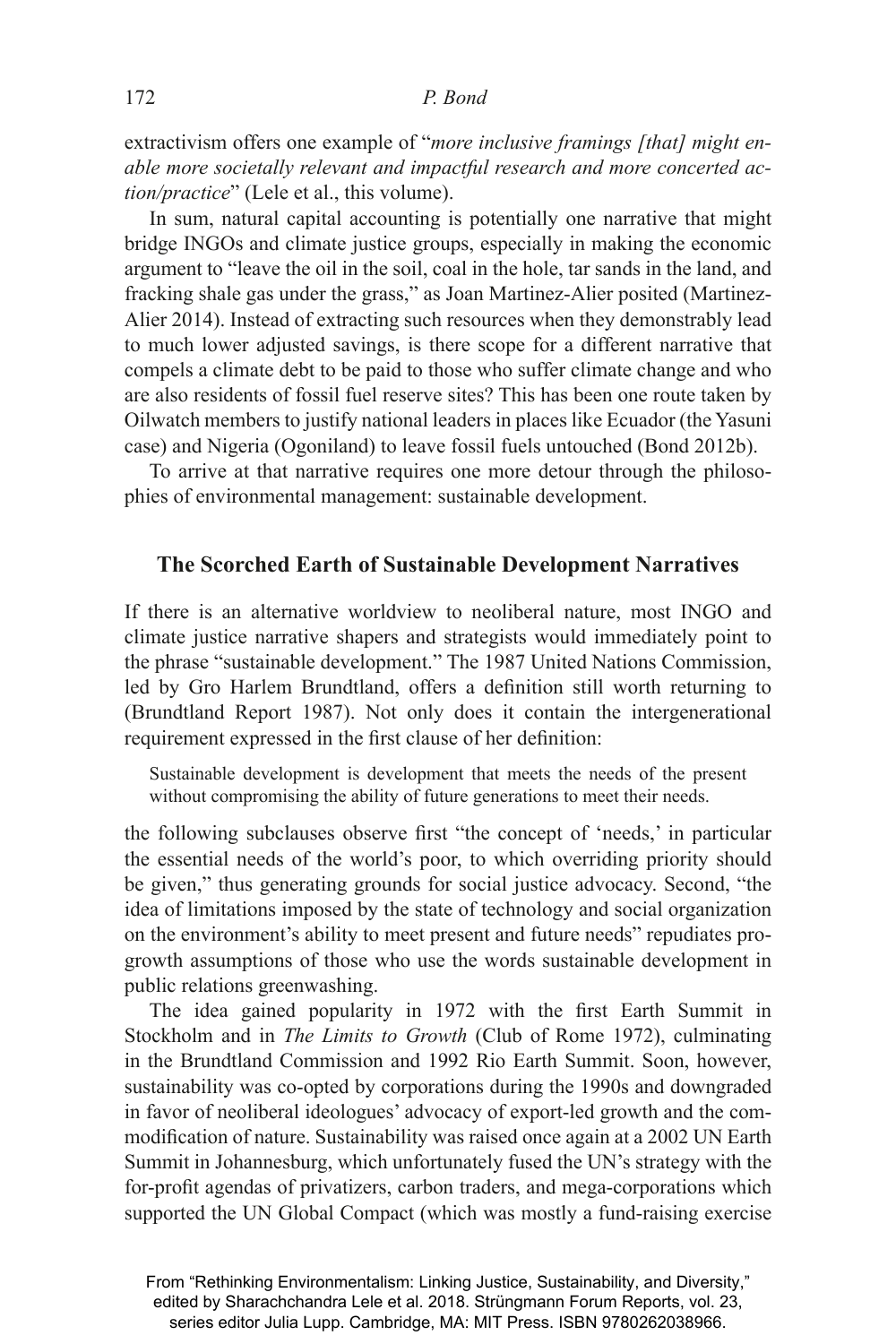for a beleaguered institution). Then, in 2012, at the next Rio Earth Summit, sustainability was fused with "green economy" rhetoric, biodiversity offsetting, and market-centric climate change policy. Sustainability had again flowered, but now with a much more direct relationship to neoliberal nature (Büscher et al. 2014). For the 2015–2030 period, sustainable development goals are now the mantra of the UN and many other multilateral agencies, in spite of extensive critique of the realities they elide, such as by the scholar–activist network TheRules.org (2015).

Even if this weak version of the sustainability narrative is contested by climate justice critics—and attacked by the most pollution-intensive fractions of capital—there is no questioning the problem of rampant socioenvironmental unsustainability as the world hits what the Club of Rome (1972) had long warned would be "planetary boundaries." The most serious threat is exhaustion of the carrying capacity for greenhouse gases that cause climate change, and in turn, ocean acidification. There are others: biodiversity loss, stratospheric ozone depletion (abated by the 1987 Montreal Protocol that phased out chlorofluorocarbons by 1996 but leaving atmospheric aerosols as a danger), oceanic degradation and acidification, crises in the biogeochemical nitrogen and phosphorus cycles, other resource input constraints, chemical pollution, freshwater adulteration and evaporation, and shortages of arable land (Mace et al. 2014; Magdoff and Foster 2011; Steffen et al. 2015). So for those in INGOs and climate justice grassroot groups genuinely concerned with global environmental sustainability, the next question is whether the logic of capitalism can generate repairs for the intrinsic damage being done during the "Capitalocene" (Moore 2013)? Seeking sustainablility, many INGOs believe in a "green capitalism" strategy based on arguments by Gore (2009) and Hawken et al. (1999) (for a critique see Tanuro 2014). Yet as Ariel Salleh (2010) argues, a serious consideration of externalized costs should include at least three kinds of surplus extractions, both economic and thermodynamic, never comprehensively incorporated by reformers: (a) the social debt to inadequately paid workers, (b) an embodied debt to women family caregivers, and (c) an ecological debt drawn on nature at large. The more conservative INGOs have simply ignored the logical trajectory of "polluter pays" externalization in the sense pointed out by Salleh.

Concepts of the left dissent from this weak form of sustainability, stressing sustainability as achieved through distributional equity, nonmaterialist values, and a critique (and transcendence) of the capitalist mode of production are:

- The environmental justice vision that African-American activists in North Carolina began to articulate in the 1980s (Bullard 2000).
- "Anti-extractivism" and the "rights of nature" articulated by Ecuadorean and Bolivian activists and constitutions, even if not in public policy as pointed out by Accion Ecologica Colectivo Miradas críticas del Territorio desde el Feminismo (2014).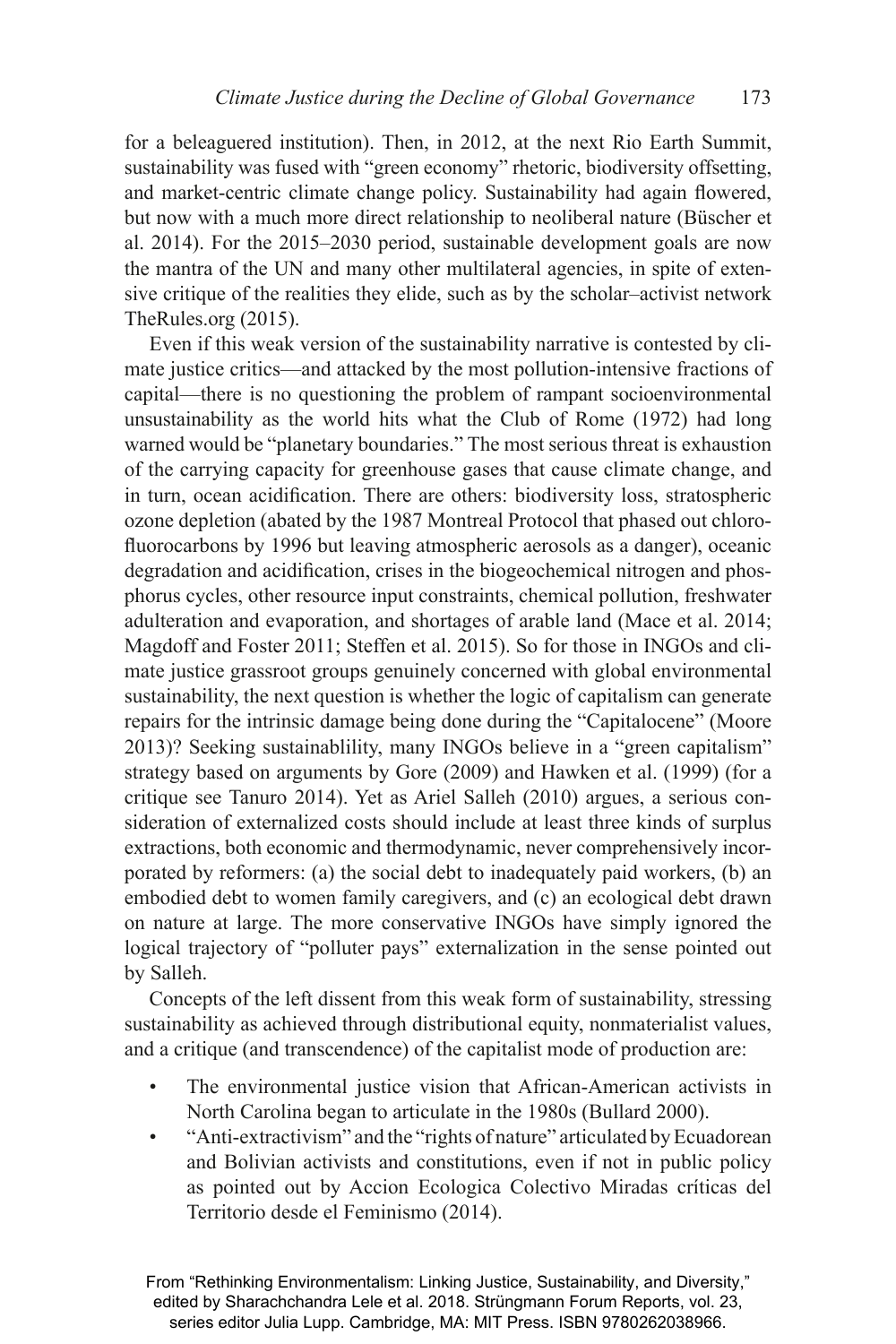- Andean indigenous peoples' versions of *buen vivir* (living well) and allied ideas (Biggs 2011).
- "Degrowth" (*décroissance*) (Latouche 2004).
- Post-GDP "well-being" national accounting (Fioramonti 2014), such as Bhutan's Gross National Happiness which emphasises sufficiency
- "The commons" (Linebaugh 2008).
- Ecosocialism (Kovel 2007).
- Strategies for transitioning to genuinely sustainable societies and economies, also hotly debated (see Scoones et al. 2015; Swilling and Annecke 2012).

With such creative options flowering—albeit in a sometimes reformist mode harking back to indigenous conservation, mere accounting reforms, and the slowing (not ending) of capitalism—genuine sustainability ultimately depends on the nature of the critique of unsustainability. Perhaps the most popular systemic analysis comes from Annie Leonard's *Story of Stuff* film and book (Leonard et al. 2007), which link the spectrum of extraction, production, distribution, consumption, and disposal. In her book, *This Changes Everything*, Klein (2014) puts the onus on capitalism for climate change. Martinez-Alier and Spangenberg (2012) express most bluntly what is truly at stake:

Unsustainable development is not a *market failure* to be fixed but a *market system failure*: expecting results from the market that it cannot deliver, like longterm thinking, environmental consciousness, and social responsibility.

# **Conclusion: From Dueling Narratives to Practical Fusions**

Returning to Durban, here is a revealing question: Can Kumi Naidoo, Bobby Peek, Desmond D'Sa, and Ashwin Desai—ensconced as they are in an INGO, a local NGO, a climate justice community organization, and academia (albeit with Naidoo having moved from Greenpeace to Johannesburg in 2016 to set up the Africans Rising civil society network)—identify common framings for addressing climate change, given the huge wedge between them that opened up during the COP process, especially at COP21 in 2015? The answer remains ambiguous.

At first blush, one factor dating back to the anti-apartheid struggle draws them all together: a deep respect for mass democratic action. That is where one of Naidoo's most important recent statements—made in mid-2014 with dozens of other INGO leaders and strategists at his Rustler's Valley eco-ranch in South Africa—provides hope: On one hand, there is underlying humility in the current generation of INGO leaders. On the other, there is a profound organic intelligence on the part of local climate justice activists who have the potential to take their perspective onto what initially appears to be the extremely hostile terrain of natural capital accounting.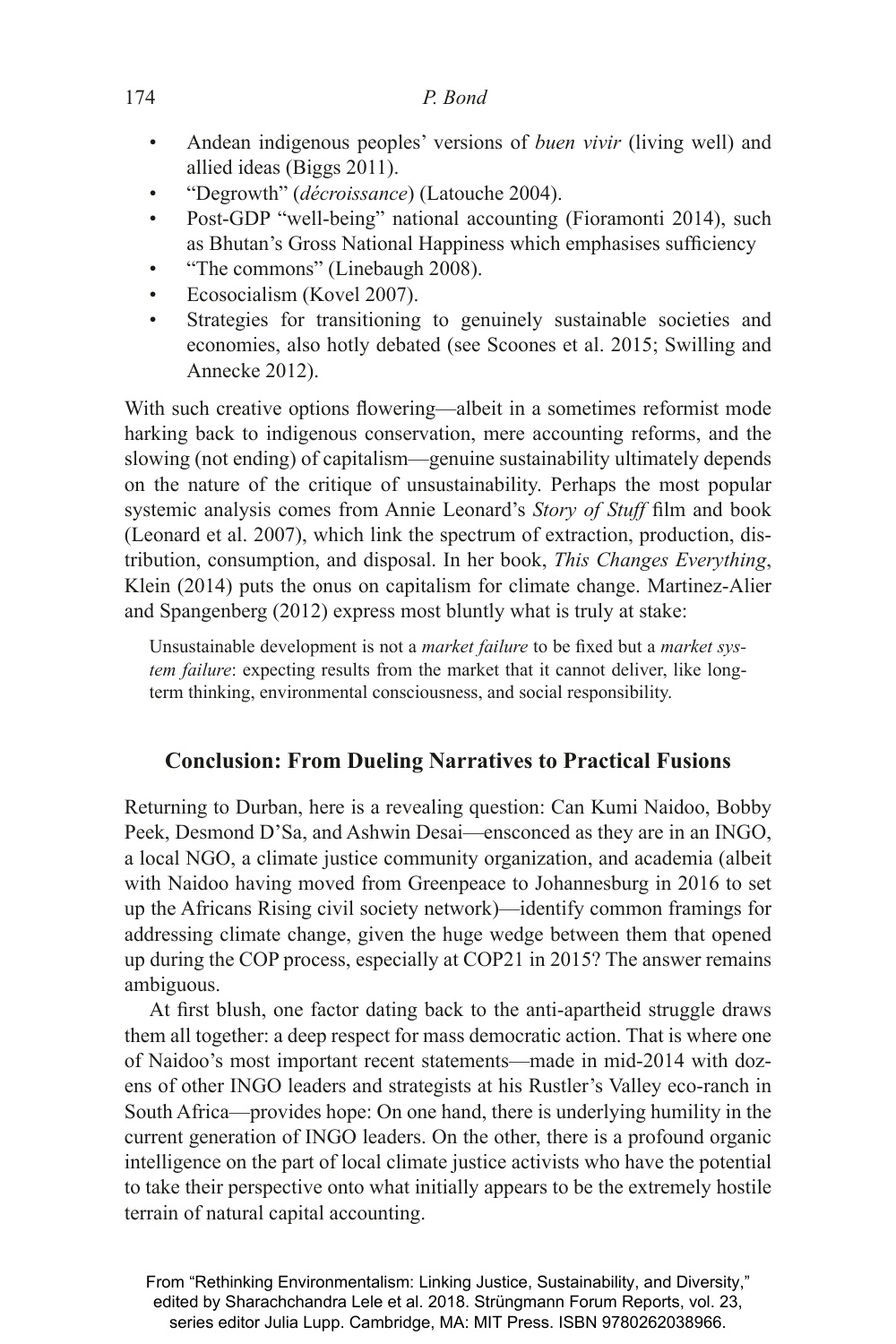Naidoo and more than thirty others explain why climate justice and similar grassroots forces *are holding the INGOs to account,* in an extraordinarily frank and refreshing confessional (CIVICUS 2014):

A new and increasingly connected generation of women and men activists across the globe question how much of our energy is trapped in the internal bureaucracy and the comfort of our brands and organizations. They move quickly, often without the kinds of structures that slow us down. In doing so, they challenge how much time we—you and I—spend in elite conferences and tracking policy cycles that have little or no outcomes for the poor. They criticize how much we look up to those in power rather than see the world through the eyes of our own people. Many of them, sometimes rightfully, feel we have become just another layer of the system and development industry that perpetuates injustice.

It is that cringeworthy honesty that opens the door to alliances with climate justice groups which want, as Naidoo et al. put it, to "challenge the businessas-usual approach. Prioritize a local community meeting rather than the big glitzy conferences where outcomes are predetermined." To be sure, cynics (like Desai) would point out that the glitzy Elmau and Paris conferences, where such unsatisfactory outcomes were predetermined, gained the endorsement of Greenpeace under Naidoo's leadership. It is also true that Peek and D'Sa continually prepare community activists to intensify multiple Blockadias in South Durban in their attempts to halt neighborhood-destroying truck and ship traffic (partly on grounds of climate change), calling for divestment from the firms involved (with Desai sniping, most often with exceptional insight, from the sidelines).

Yet it is also true that Naidoo's time at Greenpeace was marked by a revival of both militant leadership (e.g., his heroic disruption attempt in the Arctic) and decentralization of resources to the South, and that Greenpeace U.S. under Annie Leonard's lead has fused traditional monkey-wrenching with social and racial justice advocacy for the first time. Linkages of women, Muslims, Latinos, African-Americans, immigrants, indigenous Native Americans, other minorities, the LGBTQ community, poor people, trade unionists, environmentalists, and social justice activists are increasingly common as a result, offering a "social self-defense" which activist Jeremy Brecher (2017) identifies in his survey of anti-Trump struggles at the time of the inauguration.

Trump's decades' worth of extreme real estate corruption, property gambles, debt defaults and full-fledged bankruptcies, refusals to pay suppliers, and tax chiseling have reportedly attracted more than 4,000 lawsuits (Penzenstadler and Kelly 2016). One high-profile suit Trump is opposing was filed by lawyers on behalf of 21 young Americans (9–20 years of age) on the grounds that his policies (like Obama's) threaten their future.

Regardless of how courts address climate challenges, by attacking Trump's policies and projects, climate justice and other climate activists can find unprecedented unity. Trump's plan is to build filthy Keynesian infrastructure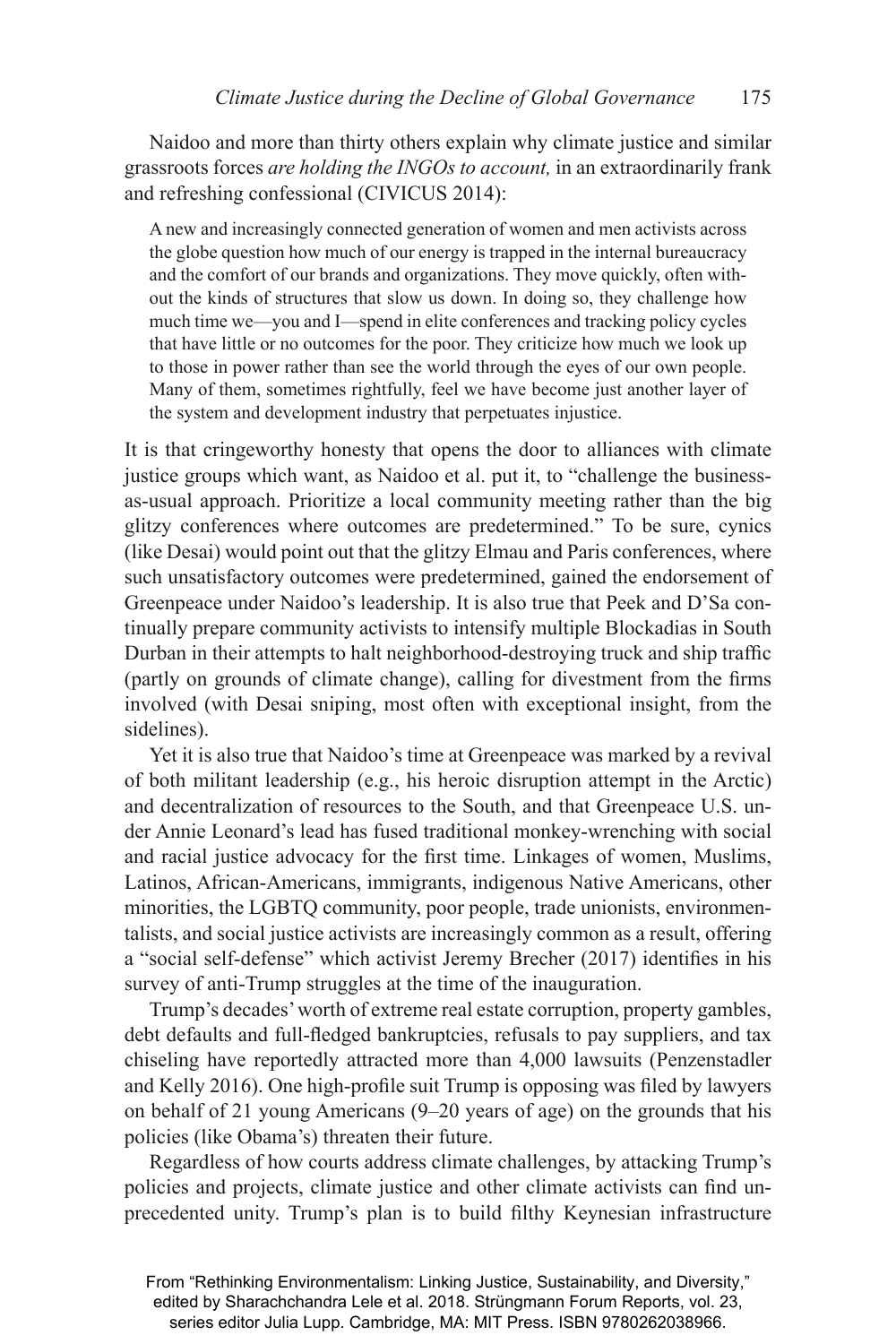(fossil-fuel pipelines, airports, roads, and bridges), cancel international climate obligations, retract shale gas restrictions and the ban on the Keystone oil pipeline, encourage drilling, defund renewable energy and public transport, as well as to destroy the Environmental Protection Agency (EPA) (Trump 2016). His choices for the main climate-related Cabinet positions left no room for doubt: former ExxonMobil chief executive Rex Tillerson as Secretary of State, Scott Pruitt as EPA Director (based on his Oklahoma career attacking the EPA), and former Texas governor Rick Perry as Secretary of Energy. As the leader of ExxonMobil, Tillerson was not only a major contributor to climate policy inertia for several decades, his recent contract for a massive \$500 billion Siberian oil drill earned him the Russian "Order of Friendship" from Vladimir Putin in 2013. A year later, the deal was postponed due to sanctions following Putin's invasion of the Crimea, and tightened sanctions in mid-2017 make the project's revival unlikely.

The climate critique of Trump is also the basis for divestment, for example, of firms associated with Trump's cabinet and top officials (Goldman Sachs bank, ExxonMobil oil, Koch Industries oil, Lockheed Martin military, Pfizer drugs, General Dynamics military, Wells Fargo bank, Amway beauty, and Breitbart media). A broader world divestment movement would build on conceptual tools that have been around for years and that immediately came to life after Trump's election (Bond 2017):

- A decade earlier, Joseph Stiglitz argued that "unless producers in America face the full cost of their emissions, Europe, Japan, and all the countries of the world should impose trade sanctions against the U.S."
- Journalist Naomi Klein reacted to Trump's election: "We need to start demanding economic sanctions in the face of this treaty-shedding lawlessness."
- Representing French business, conservative ex-president Nicolas Sarkozy threatened, "I will demand that Europe put in place a carbon tax at its border, a tax of 1–3% for all products coming from the U.S. if the U.S. doesn't apply environmental rules that we are imposing on our companies."
- The *New York Times* quoted a leading Mexican official at the UNFCCC COP22 summit in Marrakesh: "A carbon tariff against the U.S. is an option for us," a stance echoed by a Canadian official.

Some INGOs are already playing a major role in these crucial battles. Even as it became obvious that the carbon trading strategy countenanced by Greenpeace had failed, the impact of the group's attacks on Shell Oil was formidable in 2015, far outweighing the failed EU ETS reforms in strategic importance. Any institutional cost-benefit analysis of the INGOs' emissions market advocacy (e.g., the astonishing \$200 million spent during 2009–2010 on U.S. congressional lobbying for cap-and-trade legislation) would logically place Blockadia strategies far ahead in the benefits category although not without considerable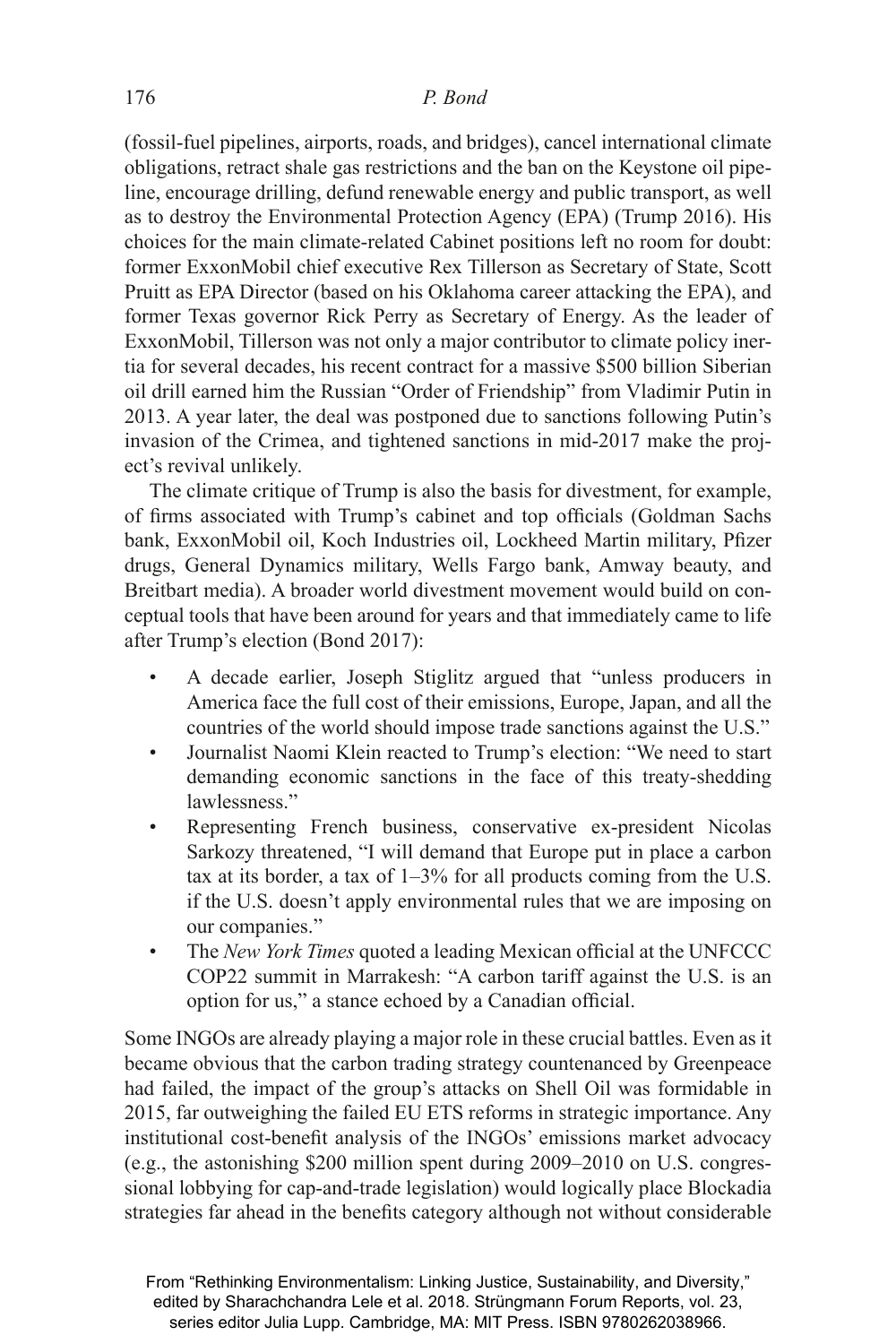costs (Shell's legal threats against Greenpeace plus the Portland court's fines for blocking its bridge access in mid-2015, for instance). Similarly, 350.org's commitments to direct action grow more vibrant the more the frustrations rise about the slow pace of state and corporate decarbonization. In late 2016, this was evident at the Standing Rock showdown where several INGOs assisted Native Americans in fighting (and initially defeating) the DAPL in a manner suffused with respect and local ownership. (Partly as a result, the framing of "water protectors" rather than climate warriors was emphasized.)

Some INGO visionaries are aware of the limitations of their structural location. For example, African anti-extractive activists, ranging from faithmovement progressives to ActionAid, have responded vigorously to challenges made by Farai Maguwu and Christelle Terreblanche to the "Alternative Mining Indaba" (AMI), held every February in Cape Town to coincide with the African Mining Indaba of major corporate and state attendees. Instead of being resolutely committed to fighting mining—especially coal, which is increasingly destructive across a range of constituencies—AMI tends toward mild-mannered reforms. The dispute recorded in Maguwu and Terreblanche (2016)—including several dueling op-ed articles in March 2016 in the main African ezine, *Pambazuka—*is one example of the INGO-climate justice tensions noted above.

Another example is a reform network of capital and the state, the Extractive Industries Transparency Initiative (EITI). In 2016, EITI witnessed a legitimacy challenge from the (INGO) "Publish What You Pay" movement of Sorosfunded NGOs (some of which have grassroots climate justice connections) when EITI imposed a "civil society" representative in their decision-making processes through a dubious process.

In other words, more connections between these differently located and philosophically divergent types of civil society—INGOs and climate justice activists—may unearth further frictions. I believe it is incumbent now upon the better-resourced INGOs to take up the challenge made by CIVICUS (2014) to provide not just auto-critique but new modes of operation sensitive to the (often more radical) grassroots agenda.

This means a complementary move by climate justice groups might be considered, both to scale up their critique so they can offer concrete *global scale*  analysis and start networking properly, and to gather sufficient confidence to take on INGO rhetoric, much of which was learned in struggles within the system. This is the argument made by one of the world's leading contemporary historical materialists, David Harvey (1996:400–401), who insists that climate justice activists must become more forward-looking and

deal in the material and institutional issues of how to organize production and distribution in general, how to confront the realities of global power politics and how to displace the hegemonic powers of capitalism not simply with dispersed, autonomous, localized, and essentially communitarian solutions (apologists for which can be found on both right and left ends of the political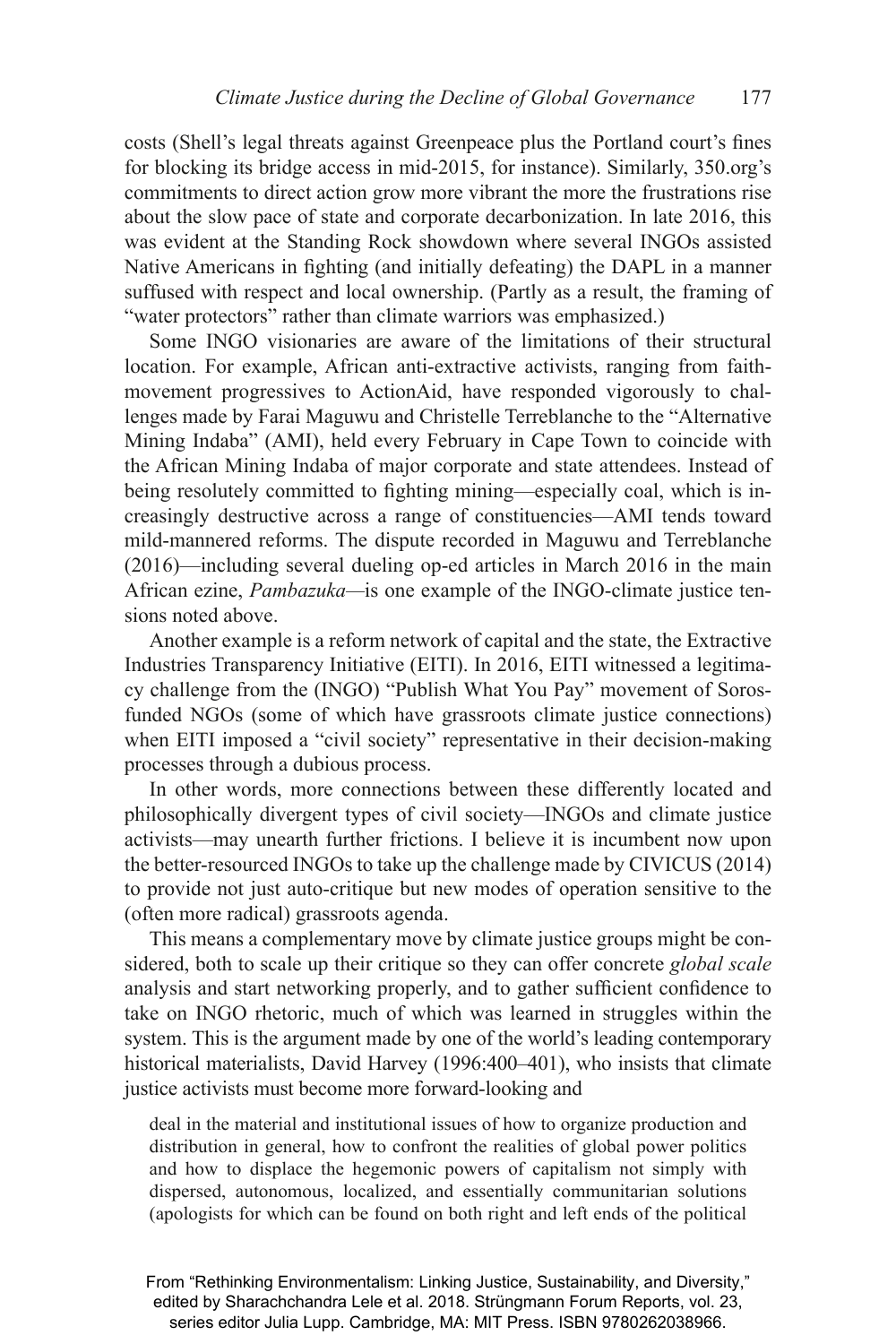#### 178 *P. Bond*

spectrum), but with a rather more complex politics that recognizes how environmental and social justice must be sought by a rational ordering of activities at different scales.

In turn, I believe, the climate justice movement organizations, which often suffer from excessive localism (or expressed more positively, "militant particularism," as Harvey calls it), should attempt to link up more decisively with each other, take the broadest terrain as their mandate (including cultural and spiritual features of ecological and social life), and seek to rationally reorder the space economy in a way that directly confronts capitalism's neoliberal discourses. In addition, Harvey (1996:401) suggests:

The reinsertion of "rational ordering" indicates that such a movement will have no option, as it broadens out from its militant particularist base, but to reclaim for itself a nonco-opted and non-perverted version of the theses of ecological modernization. On the one hand that means subsuming the highly geographically differentiated desire for cultural autonomy and dispersion, for the proliferation of tradition and difference within a more global politics, but on the other hand making the quest for environmental and social justice central rather than peripheral concerns. For that to happen, the environmental justice movement has to radicalize the ecological modernization discourse.

To radicalize ecological modernization, climate justice groups should not boycott the neoliberal nature thesis but instead engage and search out ways to avoid a "post-political" quagmire (Swyngedouw 2010) when it comes to combating climate change and the corporations and states behind it. Both Bryant (2016) and Bracking (2015) cite the critique of climate governance in Swyngedouw (2010), in which carbon markets and the Consumer Goods Forum represent "the predominance of a managerial logic in all aspects of life [and] the reduction of the political to administration where decision making is increasingly considered to be a question of expert knowledge and not of political position."

To return to Andrew Jamison, a typology of the dichotomy between green business and critical ecology leads to a third option (Table 8.1) that transcends even environmental justice: ecosocialism (a term that I have inserted into Jamison's rubric, but it is only a semantic intervention). In the first row, Jamison concedes that green business can sometimes, perhaps often, co-opt environmentalism into the nexus of capital accumulation, using concepts of sustainable development, a problem observed above. The critical ecology movements (including climate justice) resist, drawing upon concepts of environmental justice. The battle of environmentalists and green NGOs against transnational corporations, states, and global agencies will not succeed without a dialectical advance to the next stage: hybrid red-green networks. As for emblematic forms of action, the commercial, brokerage functions of green business—often with INGO legitimization (such as in the carbon trading and climate justice examples)—come into direct cultural conflict with the repertoire of resistance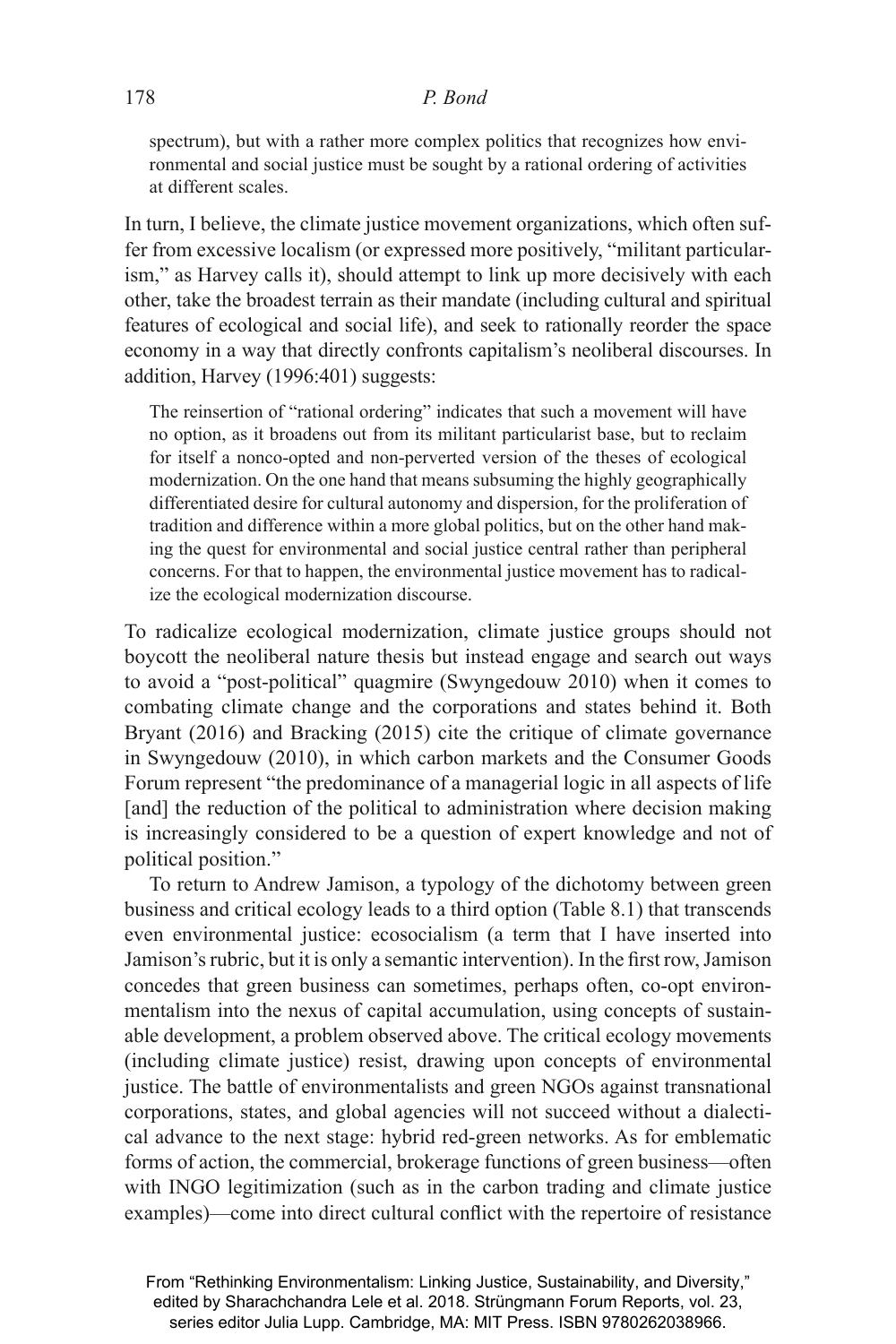| <b>Terrain</b>       | <b>Green business</b>                                      | <b>Critical ecologies</b>           | <b>Ecosocialism</b>           |
|----------------------|------------------------------------------------------------|-------------------------------------|-------------------------------|
| Type of agency       | Transnational corporations,<br>states, and global agencies | Environmentalists<br>and green NGOs | Hybrid red-<br>green networks |
| Forms of action      | Commercial, brokerage                                      | Popularization,<br>resistance       | Exemplary<br>mobilization     |
| Ideal of "science"   | Theoretical, expert                                        | Factual, lay                        | Situated.<br>contextual       |
| Knowledge<br>sources | Disciplines                                                | <b>Traditions</b>                   | Experiences                   |
| Competencies         | Professional                                               | Personal                            | Synthetic                     |

**Table 8.1** Dialectics of environmentalisms and ecosocialism (adapted from Jamison 2001).

tactics utilized by climate justice activists. The ecosocialist project, in contrast, has to advance to the stage of what Jamison terms "exemplary mobilization."

Intellectual buttressing remains crucial; hence the ideal articulation of "science" is also worth pursuing. The "theoretical expert" inputs, no matter how flawed in reality, that are used by ecological-modernization promoters working from a green business standpoint, contrast with the factual and lay languages of activists. Can we build on the second by defying the first to achieve a situated, contextual science, such as in the natural capital controversy? The knowledge sources that undergird such efforts are typically divided into the technical disciplines of green business, the political traditions of ecosocial justice, and the transcendental experiences of the eco socialist project. As for the terrain of competencies, the green-business suits claim professionalism; the critical ecologists invoke personal commitment; and ecosocialists strive for a synthetic understanding of the personal, professional, and, above all, political.

Ultimately this dialectic tension will allow us to draw out "*differences in framing environmental problems*" because they derive from quite substantive "*differences in normative and theoretical positions.*" Exploring the tensions in positionality between INGOs and climate justice, it is extremely difficult, yet perhaps not impossible, to identify "*ways in which more inclusive framings might enable more societally relevant and impactful research and more concerted action/practice*" (Lele et al., this volume). This will surely be a matter of debate through praxis in the months and years ahead.

# **References**

Accion Ecologica Colectivo Miradas críticas del Territorio desde el Feminismo. 2014. La Vida en el Centro y el Crudo Bajo Tierra: El Yasuní en Clave Feminist. http://www. accionecologica.org/component/content/article/1754 (accessed Sept., 18, 2017).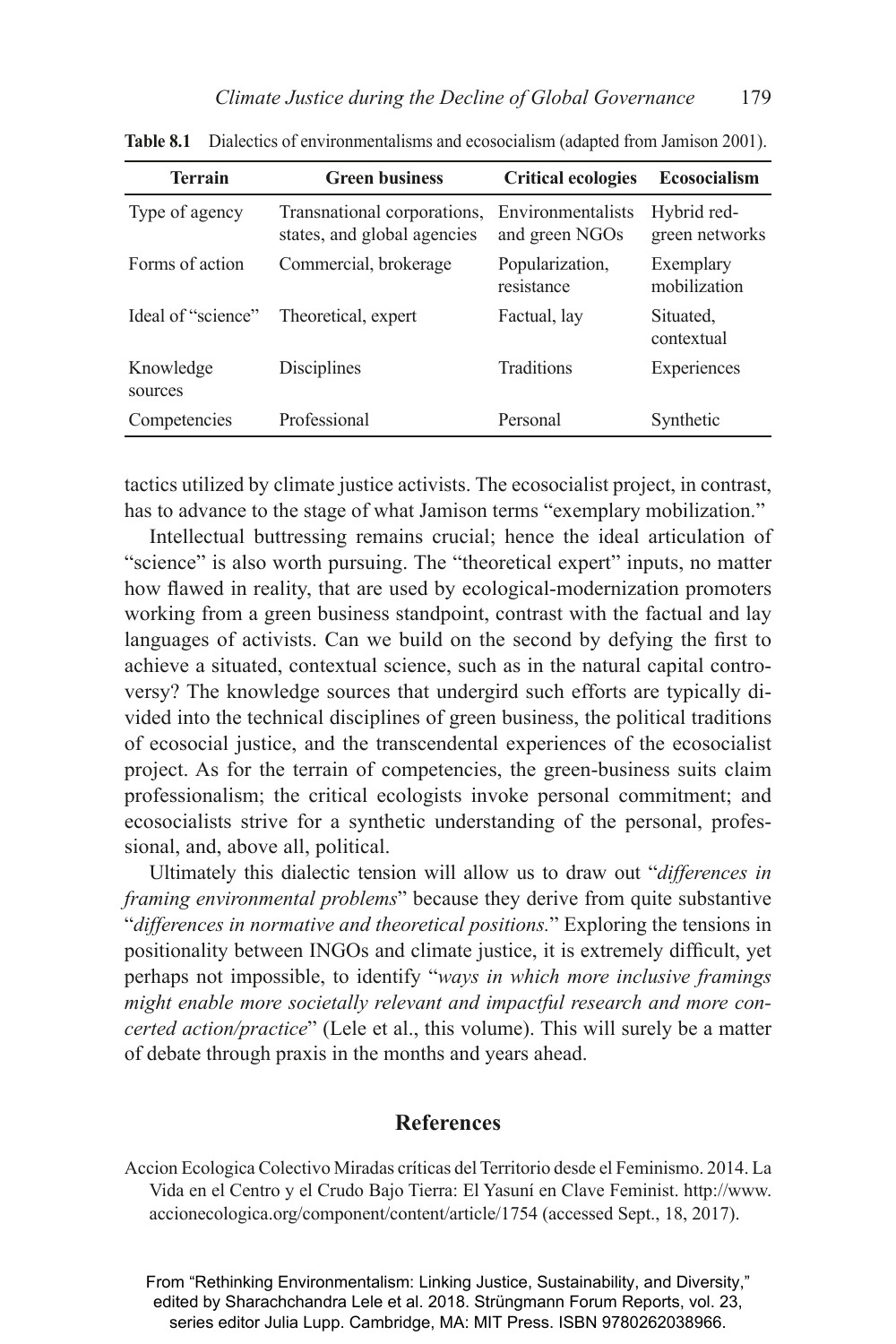- Biggs, S. 2011. The Rights of Nature: The Case for a Universal Declaration of the Rights of Mother Earth. Ottawa: Council of Canadians, Fundación Pachamama and Global Exchange.
- Bond, P. 2012a. Durban's Conference of Polluters, Market Failure and Critic Failure. *ephemera* **12**:42–69.

-. 2012b. Politics of Climate Justice: Paralysis above, Movement below. Pietermaritzburg: Univ. of KwaZulu-Natal Press.

-. 2014. Can Natural Capital Accounting Come of Age in Africa? TripleCrisis: Global Perspectives on Finance, Development, and Environment, Part 2. http:// triplecrisis.com/can-natural-capital-accounting-come-of-age-in-africa-part-2/. (accessed Sept. 7, 2017).

———. 2016. Who Wins from "Climate Apartheid"? African Climate Justice Narratives About the Paris COP21. *New Politics* **60**:122–129.

-. 2017. Tripping up Trumpism through Global Boycott Divestment Sanctions. *Counterpunch*, January 20. https://www.counterpunch.org/2017/01/20/tripping-uptrumpism-through-global-boycott-divestment-sanctions/. (accessed Sept. 7, 2017).

- Bond, P., K. Sharife, F. Allen, et al. 2012. The CDM Cannot Deliver the Money to Africa: Why the Clean Development Mechanism Won't Save the Planet from Climate Change, and How African Civil Society Is Resisting. *EJOLT Report* **2**:1–124.
- Bracking, S. 2015. The Anti-Politics of Climate Finance: The Creation and Performativity of the Green Climate Fund. *Antipode* **47**:281–302.
- Brecher, J. 2017. Social Self-Defense: Protecting People and Planet against Trump and Trumpism. In: Labor Network for Sustainability: Making a Living on a Living Planet. http://www.labor4sustainability.org/uncategorized/social-self-defense-protecting-people-and-planet-against-trump-and-trumpism/. (accessed Sept. 7, 2017).
- Brundtland Report. 1987. Our Common Future. Oxford: Oxford Univ. Press.
- Bryant, G. 2016. The Politics of Carbon Market Design: Rethinking the Techno-Politics and Post-Politics of Climate Change. *Antipode* **48**:877–898.
- Bullard, R. D. 2000. Dumping in Dixie: Race, Class and Environmental Quality. New York: Westview Press.
- Büscher, B., W. Dressler, and R. Fletcher, eds. 2014. Nature™ Inc.: Environmental Conservation in the Neoliberal Age. Tuscon: Univ. of Arizona Press.
- CIVICUS. 2014. An Open Letter to Our Fellow Activists across the Globe: Building from Below and Beyond Borders, Aug. 6. Rustler's Valley, South Africa. http:// blogs.civicus.org/civicus/2014/08/06/an-open-letter-to-our-fellow-activists-acrossthe-globe-building-from-below-and-beyond-borders/. (accessed Sept. 7, 2017).
- Club of Rome. 1972. The Limits to Growth: A Report for the Club of Rome's Project on the Predicament of Mankind, ed. D. H. Meadows et al. New York: Universe Books.
- Daly, H. E. 1996. Beyond Growth: The Economics of Sustainable Development. Boston: Beacon Press.
- ETC Group, EcoNexus, The African Biodiversity Network, and Gaia and Biofuelwatch. 2010. Biofuels, Bioenergy and Biochar: False Solutions Lead to Land-Grabbing. Press Statement, Dec. 10, Cancun, Mexico. http://archive.li/x2jQR. (accessed Sept. 18, 2017).
- Fioramonti, L. 2014. How Numbers Rule the World: The Use and Abuse of Statistics in Global Politics (Economic Controversies). London: Zed Books.
- FOEI. 2015. Call to Action! Mobilising around COP21: What, Where, When? Email from Dipti Bhatnagar. Maputo. 12 August, Reproduced By Friends of the Earth International. http://jwsr.pitt.edu/ojs/index.php/jwsr/article/viewFile/578/651. (accessed Nov. 28, 2017).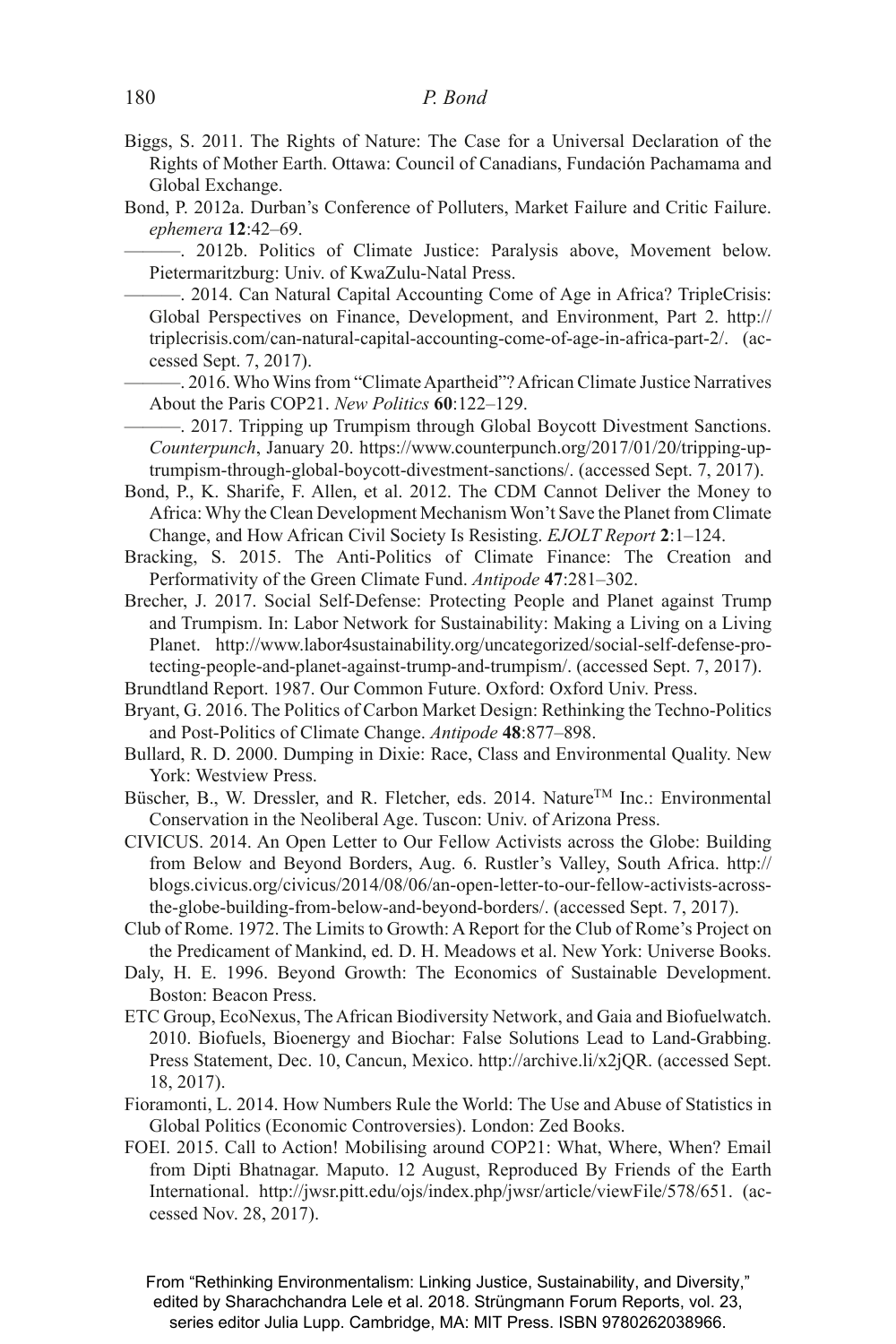Gore, A. 2009. Our Choice: A Plan to Solve the Climate Crisis. New York: Rodale Books.

- Harvey, D. 1996. Justice, Nature and the Geography of Difference. Oxford: Basil Blackwell.
- Hawken, P., A. Lovins, and L. H. Lovins. 1999. Natural Capitalism: Creating the Next Industrial Revolution. Boston: Little, Brown and Co.
- Herbert, T., Sir. 1634. A Relation of Some Yeares Travaile Begunne Anno 1626 in Afrique and the Greater Asia. London: William Stansby and Iacob Bloome.
- Jamison, A. 2001. The Making of Green Knowledge: Environmental Politics and Cultural Transformation. Cambridge: Cambridge Univ. Press.
- Klein, N. 2013. Conversation. Earth Island Journal: News of the World Environment Autumn. http://www.earthisland.org/journal/index.php/eij/article/naomi\_klein/. (accessed Sept. 7, 2017).
- ———. 2014. This Changes Everything: Capitalism vs. The Climate. New York: Simon & Schuster.
- Kovel, J. 2007. The Enemy of Nature: The End of Capitalism or the End of the World. London: Zed Books.
- Lander, E. 2010. Reflections on the Cochabamba Climate Summit. Amsterdam, Transnational Institute, 29 April. https://www.tni.org/es/art%C3%ADculo/reflexiones-sobre-la-cumbre-del-clima-en-cochabamba?content\_language=en. (accessed Sept. 7, 2017).
- Latouche, S. 2004. Why Less Should Be So Much More: Degrowth Economics. Le Monde diplomatique. http://mondediplo.com/2004/11/14latouche. (accessed Nov. 28, 2017).
- Leiserowitz, A., E. Maibach, C. Roser-Renouf, S. Rosenthal, and M. Cutler. 2017. Climate Change in the American Mind: November 2016. New Haven: Yale Program on Climate Change Communication.
- Leonard, A. 2009. Story of Cap and Trade. The Story of Stuff Project and Climate Justice Now! with Free Range Studios. http://www.storyofcapandtrade.org. (accessed Nov. 28, 2017).
- Leonard, A., L. Fox, and J. Sachs. 2007. Story of Stuff. Free Range Studios. https:// storyofstuff.org/movies/story-of-stuff/. (accessed Nov. 28, 2017).
- Linebaugh, P. 2008. The Magna Carta Manifesto: Liberties and Commons for All. Berkeley: Univ. of California Press.
- Lohmann, L. 2006. Carbon Trading: A Critical Conversation on Climate Change, Privatisation and Power. *Develop. Dialogue* **48**:1–362.
- Mace, G. M., B. Reyers, R. Alkemade, et al. 2014. Approaches to Defining a Planetary Boundary for Biodiversity. *Global Environ. Change* **28**:289–297.
- Magdoff, F., and J. B. Foster. 2011. What Every Environmentalist Needs to Know About Capitalism: A Citizen's Guide to Capitalism and the Environment. New York: Monthly Review Press.
- Maguwu, F., and C. Terreblanche. 2016. Alternative Mining Indaba Debate. Pambazuka News. https://www.pambazuka.org/global-south/we-need-real- %E2%80%9Calternatives-mining%E2%80%9D-indaba. (accessed Nov. 28, 2017).
- Martinez-Alier, J. 2014. Leave the Oil in the Soil, Leave the Coal in the Hole, Leave the Gas under the Grass. Seminar at Grantham Institute: Climate Change and the Environment. http://www3.imperial.ac.uk/newsandeventspggrp/imperialcollege/ naturalsciences/climatechange/eventssummary/event 2-10-2014-15-31-40. (accessed Sept. 12, 2017).
- Martinez-Alier, J., and J. Spangenberg. 2012. Green Growth. Ejolt. http://www.ejolt. org/2015/09/green-growth/. (accessed Sept. 7, 2017).